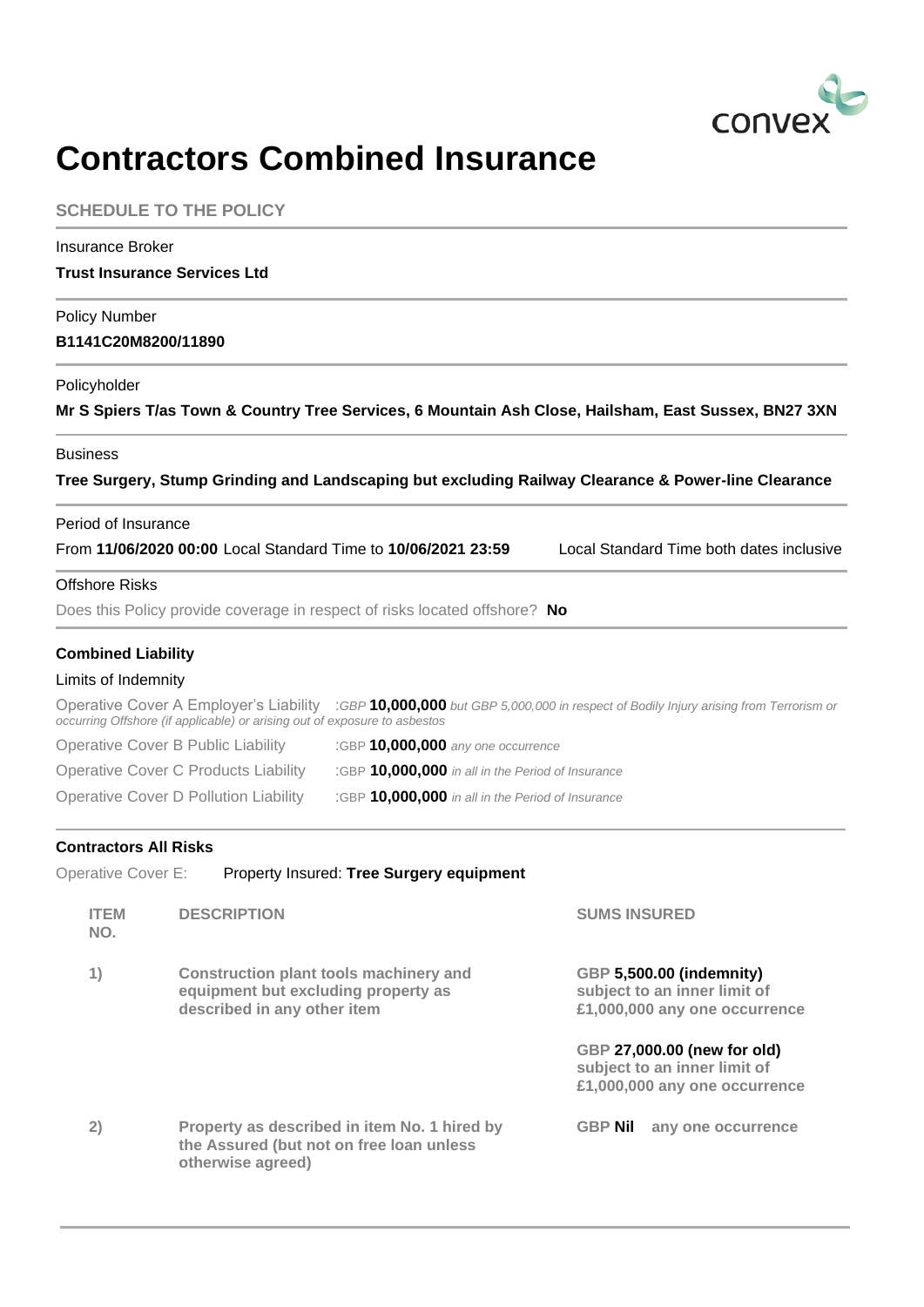## **General Excess** *(not to apply in respect of Operative Cover A)*

## GBP **500** each and every loss

## **General Excess – Operative Cover E**

GBP 500 each and every loss

| <b>Premium</b>                               | Deposit             | Minimum             | Insurance Premium Tax |  |  |
|----------------------------------------------|---------------------|---------------------|-----------------------|--|--|
| Operative Cover A:                           | GBP 825.00          | GBP 825.00          | <b>GBP 99.00</b>      |  |  |
| Operative Cover B:                           | <b>GBP 723.00</b>   | GBP 723.00          | <b>GBP 86.76</b>      |  |  |
| Operative Cover C:                           | <b>GBP</b> Included | <b>GBP</b> Included | <b>GBP</b> Included   |  |  |
| Operative Cover E:                           | GBP 865.00          | GBP 865.00          | GBP 103.80            |  |  |
| Subject to adjustment by General Condition 3 |                     |                     |                       |  |  |

### **SEVERAL LIABILITY NOTICE**

The subscribing insurers' obligations under contracts of insurance to which they subscribe are several and not joint and are limited solely to the extent of their individual subscriptions. The subscribing insurers are not responsible for the subscription of any co-subscribing insurer who for any reason does not satisfy all or part of its obligations.

08/94 LSW1001 (Insurance)

## 100% Convex Insurance UK Limited

072

Signed in London this day of **12th June 2020**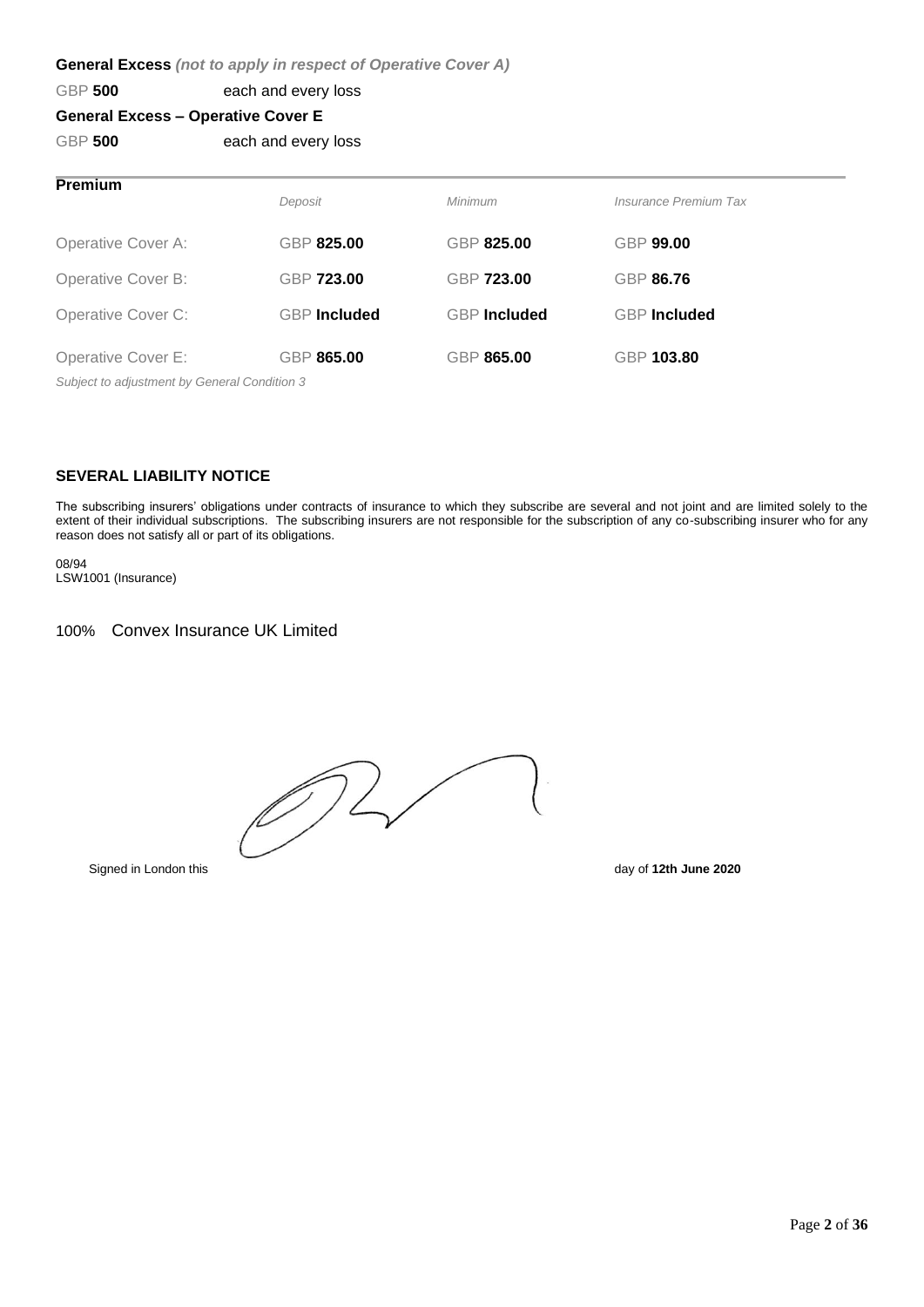

## Certificate of employers' liability insurance

(Where required by regulation 5 of the Employers' Liability (Compulsory Insurance) Regulations 1998 (the Regulations), one or more copies of this certificate must be displayed at each place of business at which the Assured employs persons covered by the policy)

| <b>Policy Number:</b>                               | B1141C20M8200/11890                           |
|-----------------------------------------------------|-----------------------------------------------|
| Assured:                                            | Mr S Spiers T/as Town & Country Tree Services |
| Date of commencement of Insurance: 11/06/2020 00:00 |                                               |
| Date of Expiry of Insurance:                        | 10/06/2021 23:59                              |

### **We certify that subject to paragraph 2:**

- **1. The policy to which this certificate relates satisfies the requirements of the relevant law applicable in Great Britain, Northern Ireland, the Isle of Man, the Island of Jersey, the Island of Guernsey and Island of Alderney, or to offshore installations in any waters outside the United Kingdom to which Employers' Liability (Compulsory Insurance) Act 1969 or any amending primary legislation applies (b): and**
- **2. The minimum amount of cover provided by this policy is no less than GBP 10,000,000 other than claims relating to work Offshore, Terrorism and Asbestos where the amount of cover provided by this policy is no less than GBP 5,000,000**

**Signed for and on behalf of Convex Insurance UK Limited** 

**(Authorised Insurer)** 

#### **Notes**

- a) Where the employer is a company to which regulation 3(2) of the Regulation applies, the certificate shall state in a prominent place, either that the policy covers the holding company and all its subsidiaries, or that the policy covers the holding company and all its subsidiaries except and specifically excluded by name, or that the policy covers the holding company and only the named subsidiaries.
- b) Specify applicable law as provided for in regulation 4(6) in the regulations.
- c) See regulations 3(1) of the Regulations and delete whichever paragraphs 2(a) or 2(b) does not apply. Where 2(b) is applicable, specify the amount of cover provided by the relevant policy.

Page **3** of **36**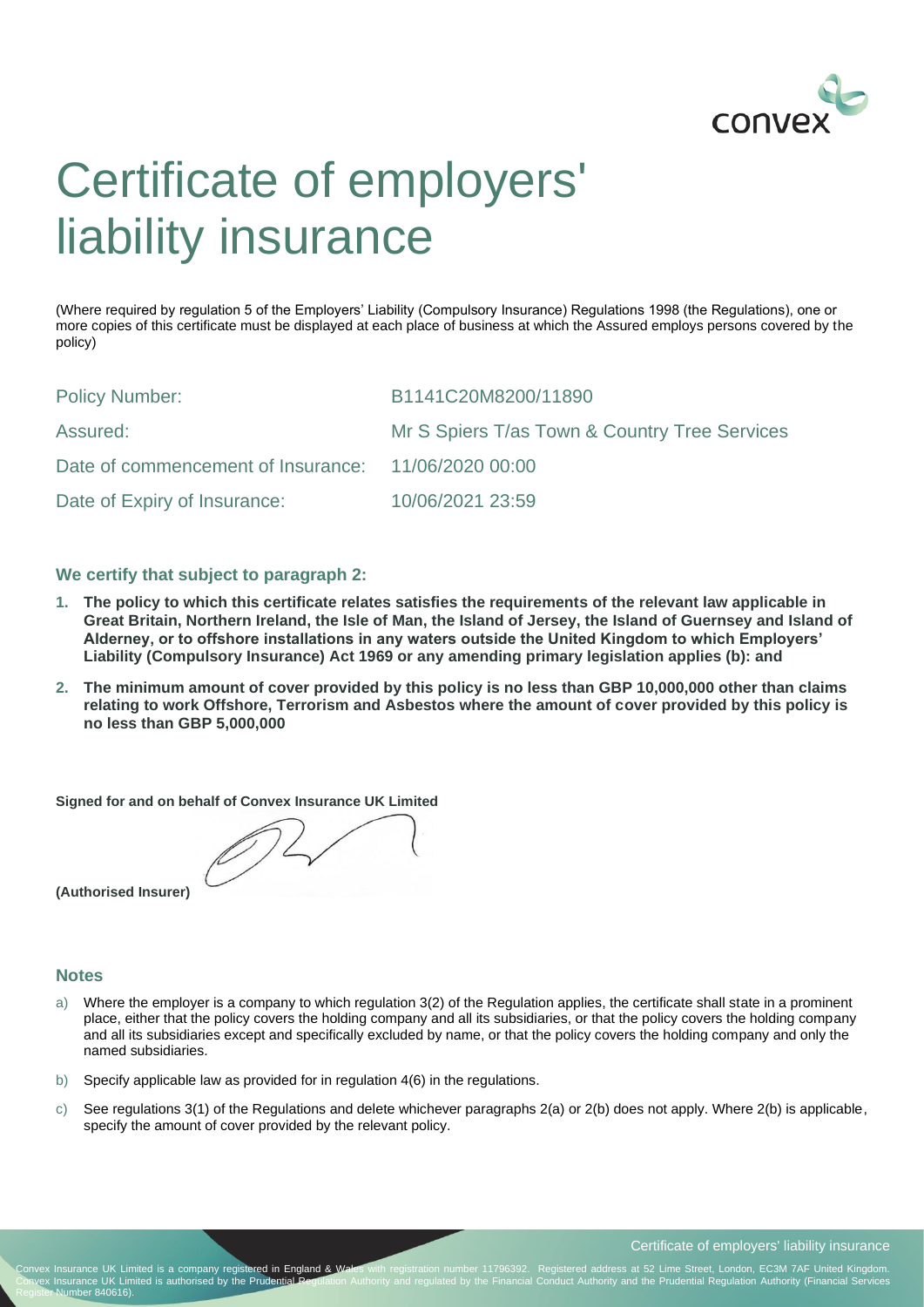

## **CERTIFICATE OF PUBLIC LIABILITY INSURANCE**

Policy No: B1141C20M8200/11890

1. Name of policy holder: Mr S Spiers T/as Town & Country Tree Services

2. Date of commencement of insurance policy: 11th June 2020 00:01

3. Date of expiry of insurance policy: 10th June 2021 23:59

We hereby certify that the following limit of liability is in force for the above Period:

GBP 10,000,000 any one accident

Signed on behalf of Convex Insurance UK Limited (Authorised Insurers)

…………………………..…………………………………………………….Signature

*Name and address of issuing intermediary:*

*Issuing intermediary's reference: 11890 (if different from the Policy Number stated above)*

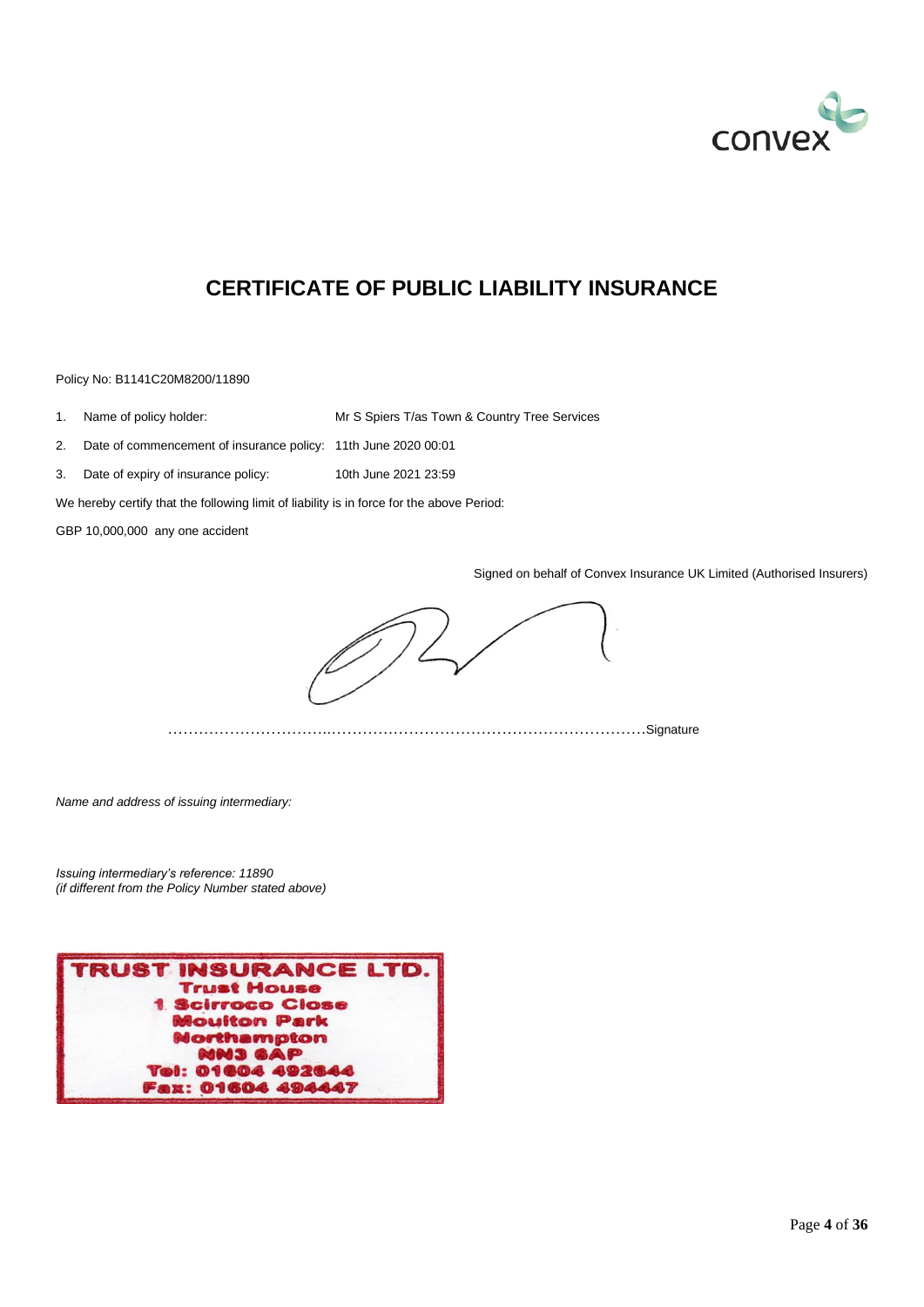

### **CNVXCAS227 - Height Limit Amendment – Forestry Contractors**

The following is added to EXCLUSIONS TO ALL SECTIONS

This Policy does not provide indemnity in respect of liability arising from any work carried out at a height in excess of 5 metres unless a copy of the following certificate(s):

\_\_\_\_\_\_\_\_\_\_\_\_\_\_\_\_\_\_\_\_\_\_\_\_\_\_\_\_\_\_\_\_\_\_\_\_\_\_\_\_\_\_\_\_\_\_\_\_\_\_\_\_\_\_\_\_\_\_\_\_\_\_\_\_\_\_\_\_\_\_\_\_\_\_\_\_\_\_\_\_\_

- NPTC CS22
- NPTC CS39
- Lantra Rope and Chainsaw Qualification

have been provided to Insurers.

All other terms, conditions, exclusions and limitations remain unchanged.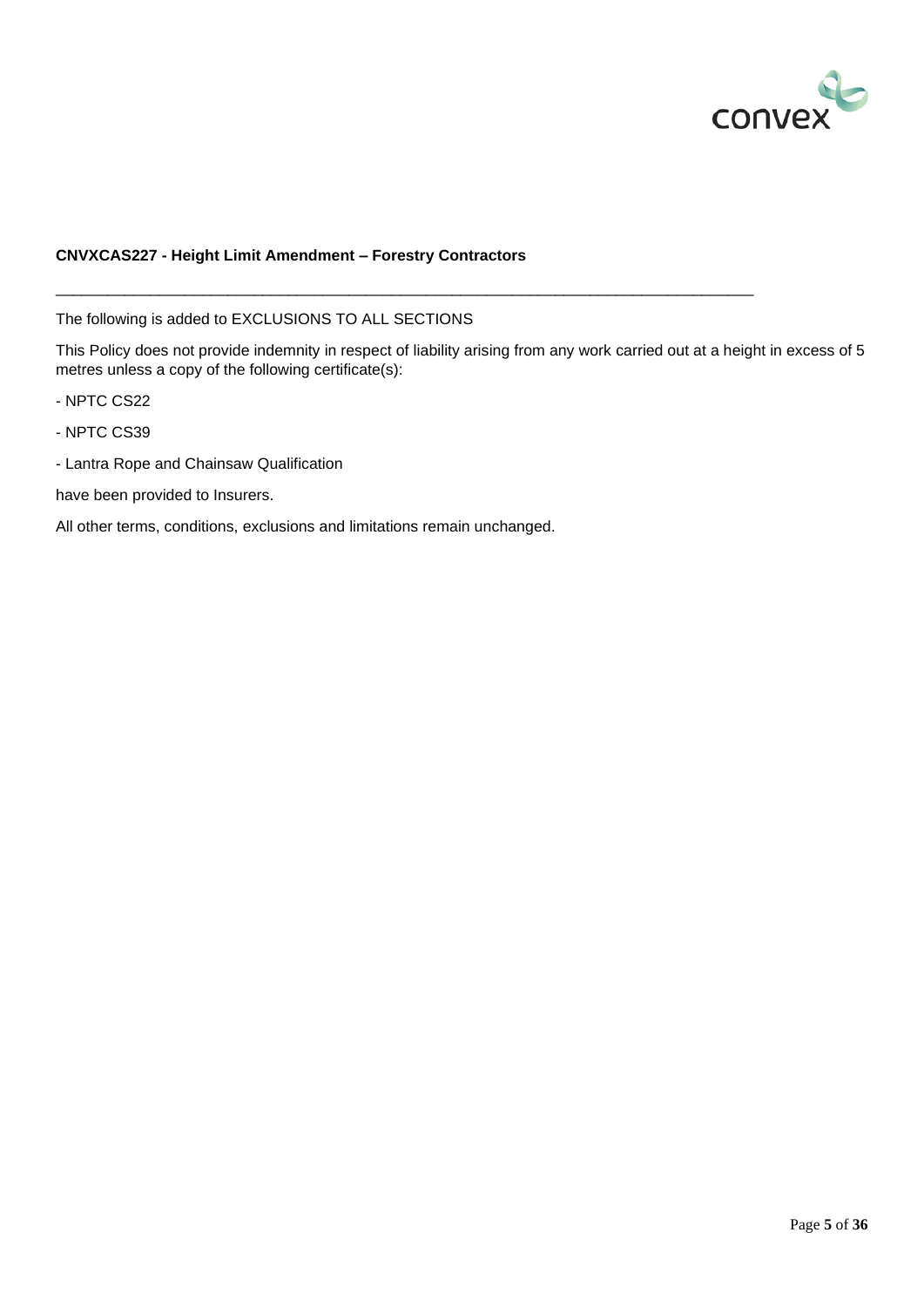

## CONVEX INSURANCE UK LIMITED Contractors Combined Liability Policy

**CNVXCCv1**

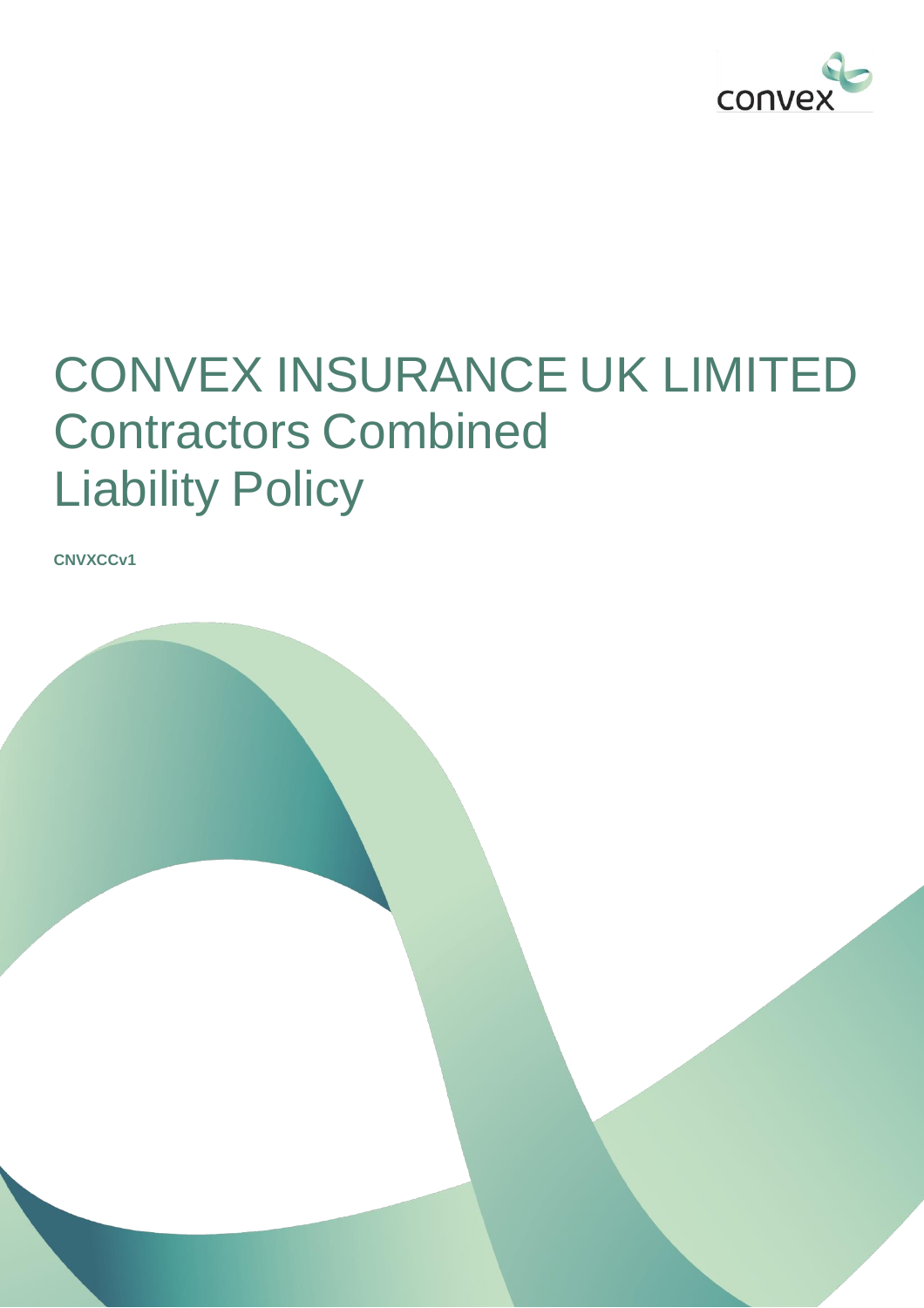

## **Contents**

|                                           | The policy to which this certificate relates satisfies the requirements of the relevant law applicable in Great Britain,             |
|-------------------------------------------|--------------------------------------------------------------------------------------------------------------------------------------|
|                                           | Northern Ireland, the Isle of Man, the Island of Jersey, the Island of Guernsey and Island of Alderney, or to offshore installations |
|                                           | in any waters outside the United Kingdom to which Employers' Liability (Compulsory Insurance) Act 1969 or any amending               |
|                                           |                                                                                                                                      |
| 2.                                        | The minimum amount of cover provided by this policy is no less than GBP 10,000,000 other than claims relating to work                |
|                                           |                                                                                                                                      |
|                                           |                                                                                                                                      |
|                                           |                                                                                                                                      |
| (Authorised Insurer)                      |                                                                                                                                      |
|                                           |                                                                                                                                      |
| <b>Section 1</b>                          | 3                                                                                                                                    |
| Introduction and Definitions              | 3                                                                                                                                    |
| <b>Section 2</b>                          | 6                                                                                                                                    |
| Operative Cover A - Employers' Liability  | 6                                                                                                                                    |
| Operative Cover B - Public Liability      | 8                                                                                                                                    |
| Operative Cover C - Product Liability     | 11                                                                                                                                   |
| Operative Cover D - Pollution Liability   | 12                                                                                                                                   |
| Operative Cover E - Contractors All Risks | 14                                                                                                                                   |
| <b>Section 3</b>                          | 21                                                                                                                                   |
| <b>General Extensions</b>                 | 21                                                                                                                                   |
| <b>General Exclusions</b>                 | 23                                                                                                                                   |
| <b>General Terms and Conditions</b>       | 25                                                                                                                                   |
|                                           |                                                                                                                                      |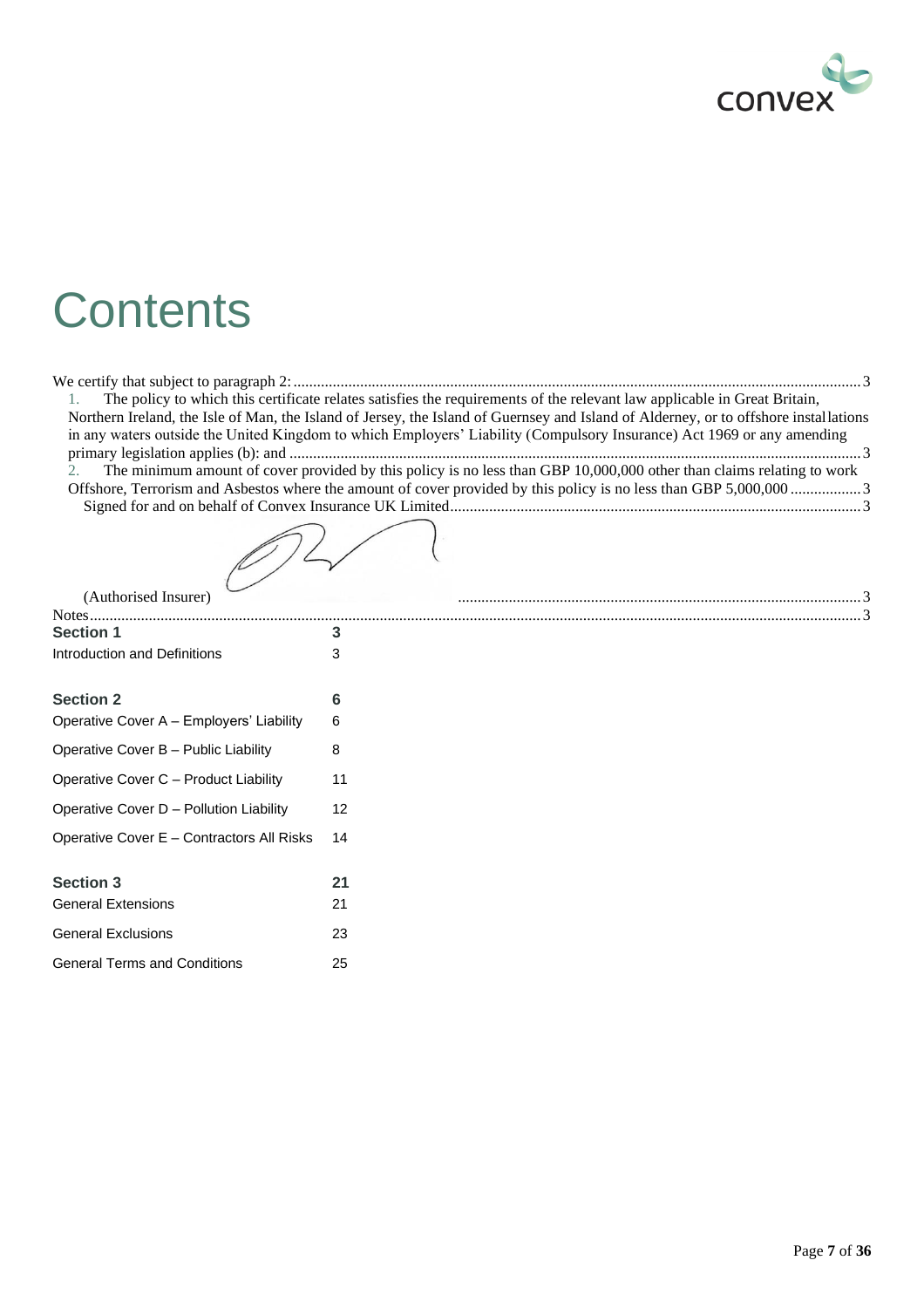# Section 1

## **Introduction**

Convex Insurance UK Limited (the "Underwriters") agrees to insure the Assured (as named in the Schedule) against loss as provided by the terms of this Policy. The Assured has presented information in connection with its application for insurance. The Underwriters have relied on the information which the Assured has provided to them in deciding to accept this Policy and in settling its terms and premium.

This Policy consists of: Introduction and Definitions, the Operative Covers and Extensions stated as operative in the Schedule, Exclusions, General Terms and Conditions and any Endorsements (if issued), all of which are a single document to be read as one contract (together the "Policy").

Please read this Policy carefully and make sure this Policy meets your needs. If the Policy is incorrect, please speak to your Broker.

Please keep this Policy safe and quote the Policy Number appearing in the Schedule in all communications.

## **Definitions**

Capitalised words and terms are defined in the Definitions below. As used herein:

- **1. Assured means:**  the person(s), partnership, corporation or organization specified in the Schedule.
- **2. Bodily Injury means:**  death, bodily injury, illness or disease of or to any person.
- **3. Business means:**  the ordinary business of the Assured specified under Business Description in the Policy Schedule.
- **4. Claimant means:**  any party making a claim against the Assured.
- **5. Damages means:**

monetary compensation capable of being awarded in civil proceedings but excluding aggravated and exemplary damages and criminal fines and penalties

**6. Defence Costs means:**

all costs, fees, and expenses incurred by the Assured, with the Underwriters' prior written consent, in the defence or settlement of any claim under this Policy including legal expenses:

- a) arising out of representation at any Coroner's Inquest or Fatal Accident inquiry;
- b) arising out of any criminal prosecution or proceedings relating to an offence alleged to have been committed during the Policy Period and in the course of the Business of the Assured in respect of matters which may form the subject of indemnity by this Policy (including with the Underwriters' prior written consent Employees, partners or directors of the Assured) provided that:
	- i. the Underwriters shall not be liable for any fines or penalties imposed as a consequence of such prosecution;
	- the Underwriters shall not be responsible for Defence Costs where, at the Underwriters' discretion, they may require the opinion of counsel (whose appointment is at the Underwriters' sole discretion) as to whether or not such costs should extend or continue to extend to the support of such defence, and where such counsel's opinion is that there is no reasonable defence to the prosecution;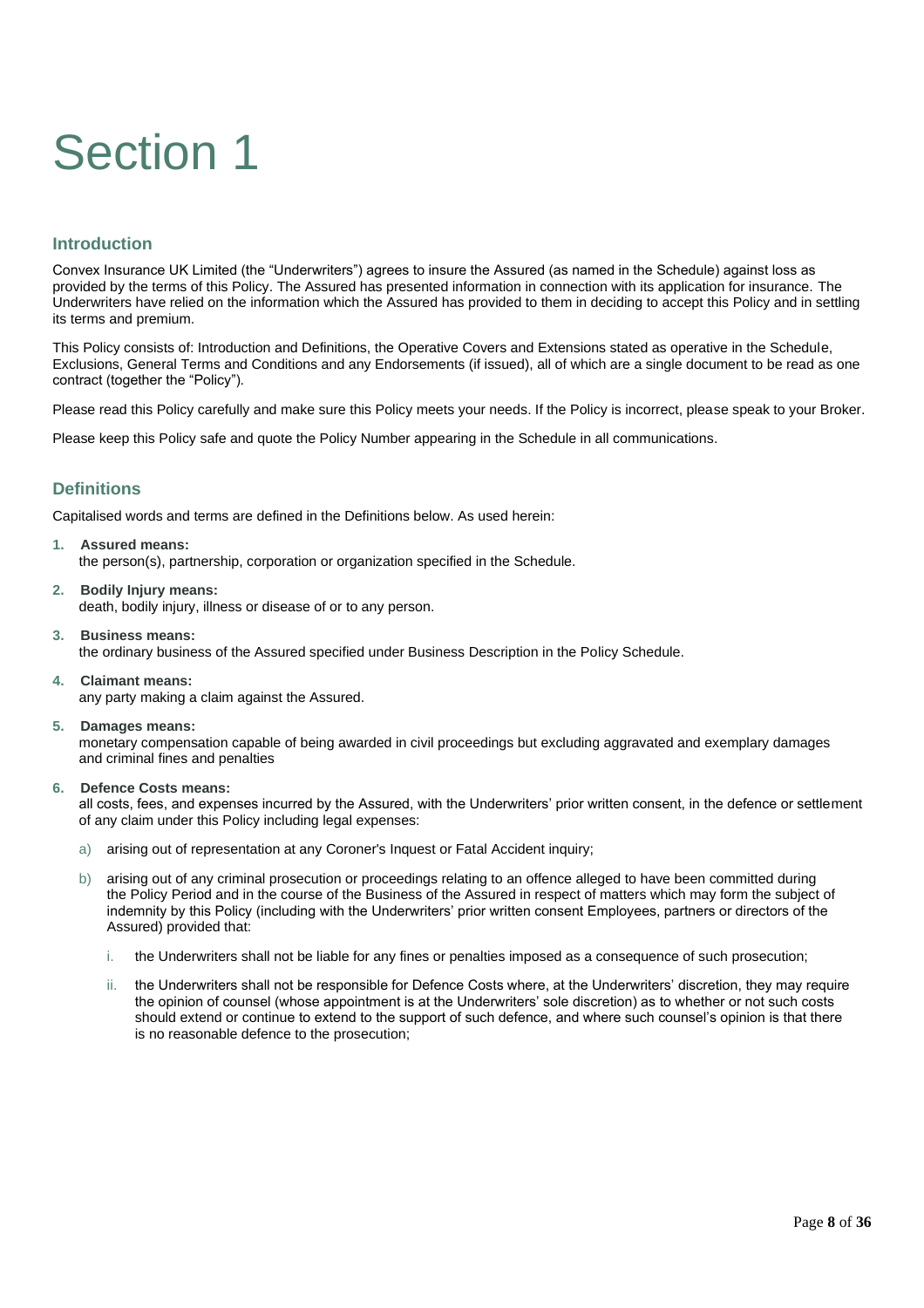- iii. the Underwriters' liabilities for Defence Costs in cases of breach or alleged breach of the English Health & Safety at Work Act 1974 (and/or any legislation of similar effect) are limited to prosecutions under Section 33(1)(a) to (c) of the Act or similar duty imposed under consolidating legislation or legislation in Scotland, Northern Ireland, the Isle of Man or the Channel Islands; and
- iv. the Underwriters' liabilities for Defence Costs in cases of breach or alleged breach of the English Consumer Protection Act 1987 (and/or any legislation of similar effect) are limited to proceedings not consequent upon a deliberate act or omission; and
- c) arising out of the defence of any proceedings in a Court of Summary Jurisdiction in respect of matters which may form the subject of Indemnity by this Policy.

#### **7. Employee means:**

any person under a contract of service or apprenticeship with the Assured or engaged by the Assured to perform a contract constituting the provision of labour only; while working for the Assured in connection with the Business.

#### **8. Endorsement means:**

changes to the terms and conditions or scope of this Policy agreed by the Underwriters that can add, delete or otherwise alter the cover provided by this Policy.

#### **9. Excess means:**

the first amount of each and every claim, as ascertained after the application of all other terms and conditions of this Policy, that is to be paid by the Assured and for which the Underwriters are not liable to pay as specified in the Schedule.

#### **10. Limit of Liability means:**

the limit of liability applicable to the relevant Operative Cover (or sub-limit or item insured under such Operative Cover) and as specified in the Schedule.

#### **11. Offshore means:**

the time from which an Employee of the Assured embarks onto a conveyance at the point of final departure to an offshore rig or offshore platform within the territorial waters of the United Kingdom, until such time the Employee disembarks from the conveyance onto land upon return from an offshore rig or an offshore platform.

#### **12. Policy Period means:**

the period specified in the Schedule and will be the period of time over which this Policy provides indemnity.

#### **13. Pollutants means:**

any solid, liquid, gaseous or thermal irritant or contaminant including smoke, vapour, soot, fumes, dust, fibres, fungi, mould, acids, alkalis, chemicals or waste. Waste is deemed to include materials to be recycled, reconditioned or reclaimed. For the avoidance of doubt, bacteria, viruses or other pathogens, do NOT fall within the definition of Pollutants.

#### **14. Pollution means:**

any pollution, discharge, seepage, migration, dispersal, release or escape of Pollutants at any time or contamination of any kind of the atmosphere or of any water, land, buildings or other tangible property.

#### **15. Premium means:**

the amount of premium specified in the Schedule.

#### **16. Principal means:**

a person, persons or corporate body or other entity who engages the Assured, in writing, to perform a contract.

#### **17. Product means:**

any tangible property after it has left the custody or control of the Assured which has been designed, specified, formulated, manufactured, constructed, installed, sold, supplied, distributed, treated, serviced, leased, loaned, free issued, altered or repaired by or on behalf of the Assured but shall not include any structure or contract works and/or materials for incorporation therein.

#### **18. Property Damage means:**

physical loss of or damage to or destruction of tangible property.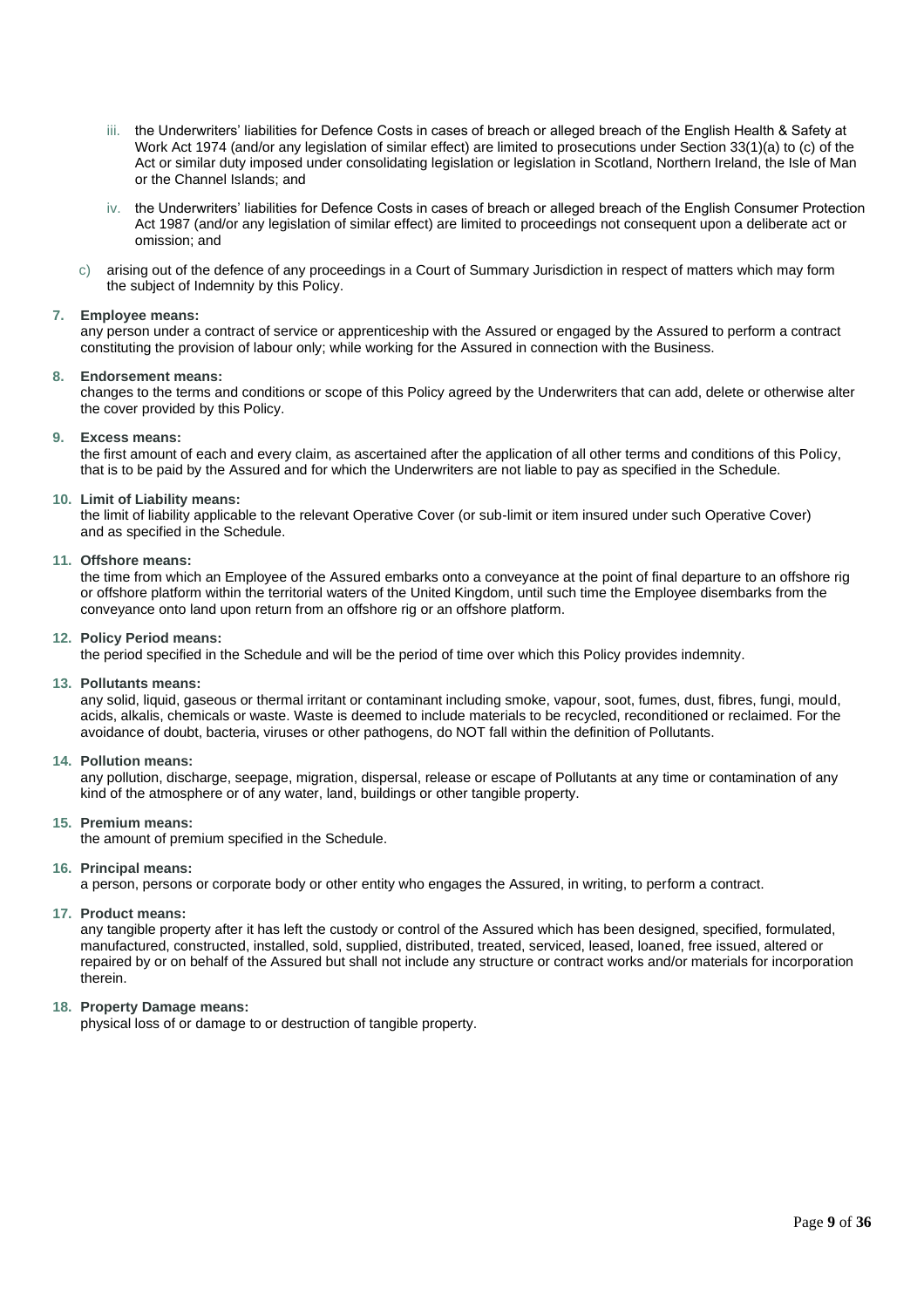#### **19. Schedule means:**

the document entitled Schedule which relates to and forms part of this Policy.

- **20. Territorial Limits means:** the United Kingdom.
- **21. Terrorism means:**

an act or series of acts including the use of force or violence, of any person or group(s) of persons, whether acting alone or on behalf of or in connection with any organisation(s), committed for political, religious, or ideological purposes including the intention to influence any government and/or to put the public in fear for such purposes.

**22. Underwriters means:** Convex Insurance UK Limited.

#### **23. United Kingdom means:**

England, Wales, Scotland, Northern Ireland, the Channel Islands and the Isle of Man.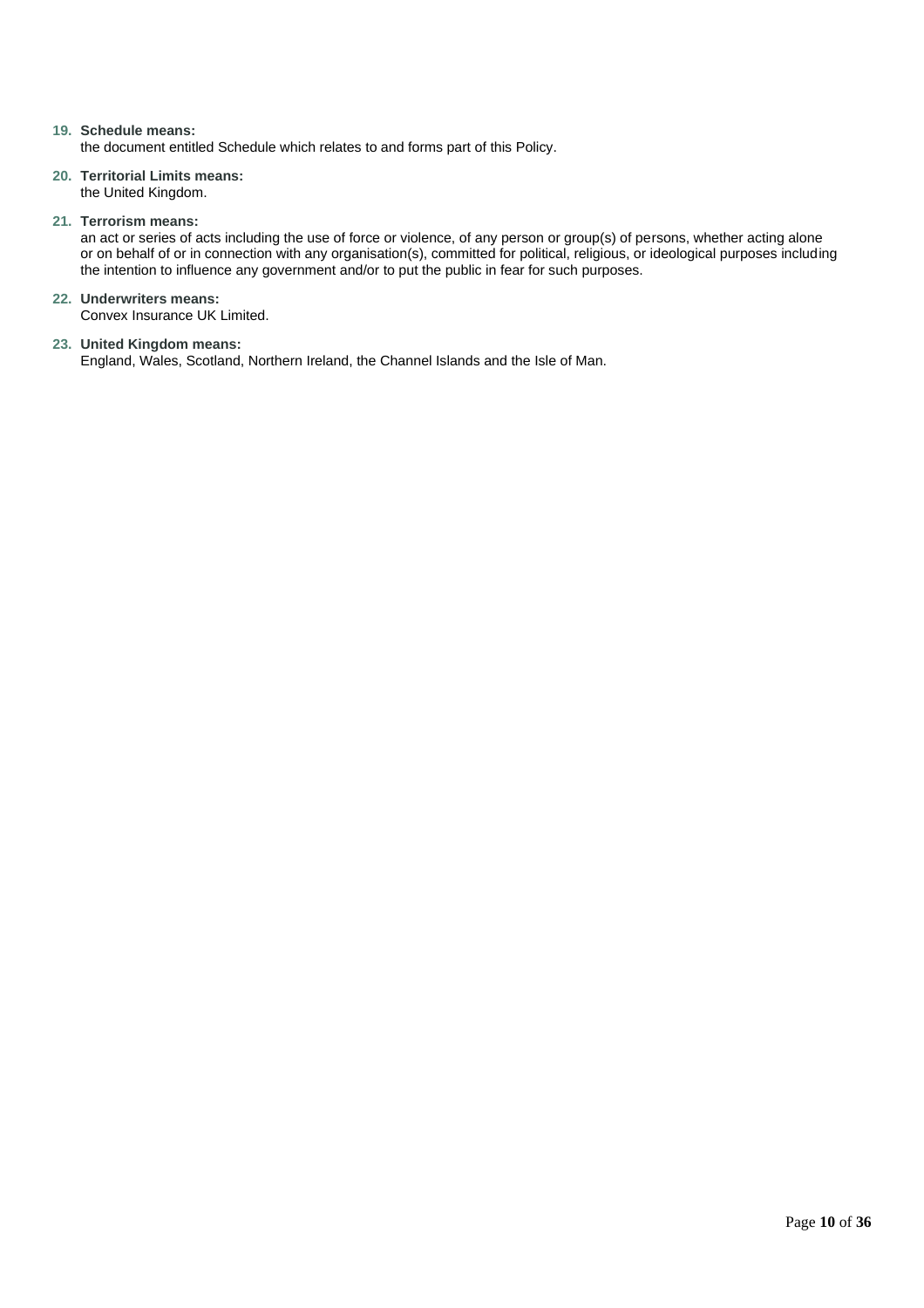## Section 2

## **Operative Cover A – Employers' Liability**

#### **1. Operative Clause**

The Underwriters will indemnify the Assured for all sums which the Assured becomes legally liable to pay as Damages (including claimants' costs fees and expenses) and Defence Costs in respect of Bodily Injury sustained by an Employee

- a) arising out of and in the course of their employment by the Assured; or
- b) arising out of and in the course of their employment or participation in the performance of a contract with the Assured the primary purpose of which is the provision of labour only;

in connection with the Business of the Assured and caused during the Policy Period.

The indemnity provided shall only apply to Bodily Injury sustained:

- a) within the Territorial Limits;
- b) by Employees of the Assured undertaking non-manual work during temporary visits abroad provided that such Employees are ordinarily resident in the Territorial Limits.

#### **2. Limit of Liability and Defence Costs**

The Underwriters' liability to pay Damages (including Claimants' costs fees and expenses) and Defence Costs shall not exceed the Limit of Liability stated in the Schedule as applicable to this Operative Cover in respect of any one occurrence or series of occurrences arising out of one originating cause.

For the avoidance of doubt, Defence Costs will be payable as part of and not in addition to the Limit of Liability.

#### **3. Extensions Applicable to Operative Cover A**

#### a) **Asbestos**

This Operative Cover A will apply, subject to all its terms and conditions, to Bodily Injury caused to an Employee arising out of the exposure to asbestos or alleged exposure to asbestos or materials or products containing asbestos where a sub Limit of Liability is specified in the Schedule.

#### b) **Data Protection**

This Operative Cover A will apply, subject to all its terms and conditions, to the Assured's legal liability to pay compensation to any Employee as a result of Bodily Injury under Article 82 of the General Data Protection Regulation (EU) 2016/679 where a sub Limit of Liability is specified in the Schedule.

#### c) **Medical Treatment**

Indemnity shall be extended to the Assured and any medical doctor or dentist employed by the Assured in respect of liability to any person under a contract of service or apprenticeship with the Assured resulting from treatment given, provided that any such doctor or dentist shall be subject to the terms of this Policy as if they were the Assured so far as they can apply and provided that the Assured would have been entitled to indemnity under this Operative Cover A if the claim had been made against the Assured.

#### d) **Offshore**

This Operative Cover A will apply, subject to all its terms and conditions, to Bodily Injury caused to an Employee occurring Offshore where a sub Limit of Liability is specified in the Schedule.

#### e) **Terrorism**

This Operative Cover A will apply, subject to all its terms and conditions, to Bodily Injury caused to an Employee arising out of Terrorism where a sub Limit of Liability is specified in the Schedule.

#### f) **Unsatisfied Court Judgements**

In the event of a Judgement for Damages being obtained by any Employee or the personal representative of any Employee:

i. in respect of Bodily Injury sustained by the Employee that arises out of and in the course of employment by the Assured in the Business during the Policy Period;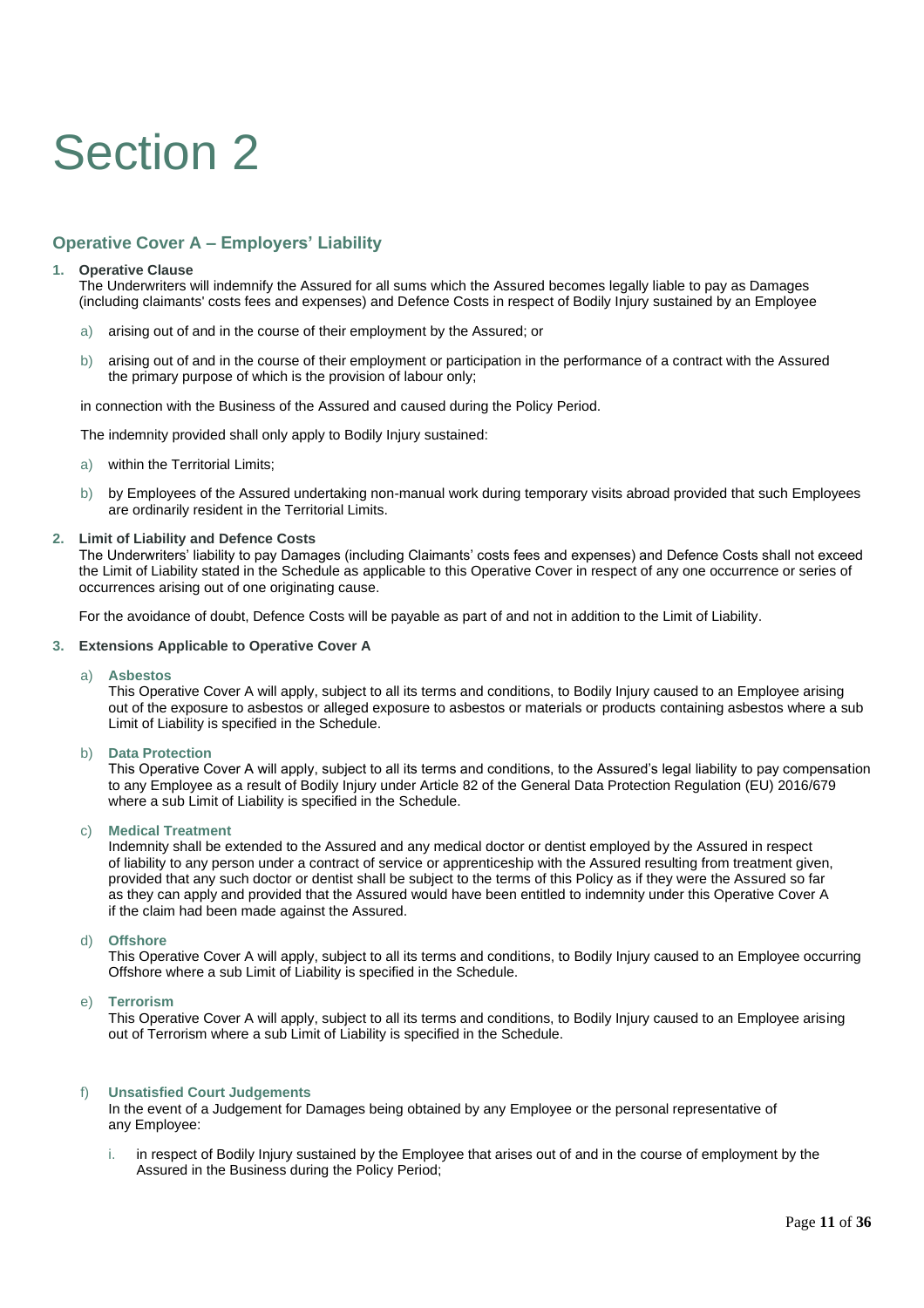- ii. against any Underwriters or individuals operating within premises in the United Kingdom in any court situated in those territories;
- iii. which remains unsatisfied in whole or in part six (6) months after the date of such judgment;

the Underwriters will, at the request of the Assured, pay to the Employee or the personal representative of the Employee the amount of any such Damages and any awarded costs to the extent they remain unsatisfied. Provided always that:

- i. there is no appeal outstanding;
- ii. if any payment is made under the terms of this Extension to Operative Cover A the Employee or the personal representative of the Employee shall assign any Judgement to the Underwriters;
- iii. any payment made by the Underwriters shall be only in respect of liability for which the Assured would have been entitled to indemnity under Operative Cover A of this Policy if the judgement had been made against the Assured.

#### **4. Exclusions Applicable to Operative Cover A**

- a) This Operative Cover does not provide any indemnity in respect of liability for which compulsory motor insurance or security is required under any applicable legislation.
- **5. Employers' Liability Compulsory Insurance Claims**

The indemnity granted by this Operative Cover is deemed to be in accordance with the provisions of any law relating to compulsory insurance of liability to Employees in the United Kingdom and offshore installations in territorial waters around Great Britain and its Continental Shelf BUT the Assured shall repay to the Underwriters all sums paid by the Underwriters which the Underwriters would not have been liable to pay but for the provisions of such law ordinance or statute.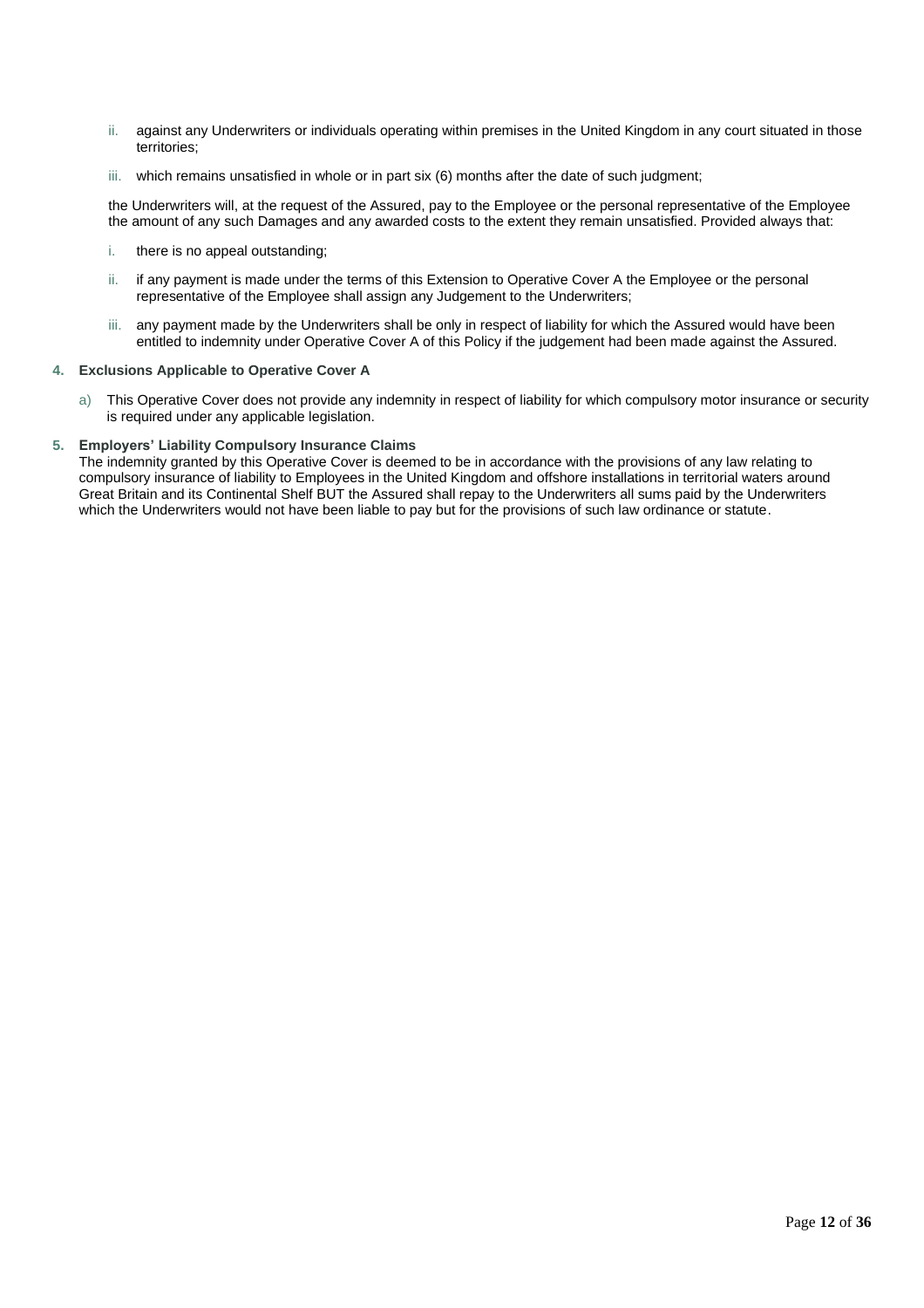### **Operative Cover B – Public Liability**

#### **1. Operative Clause**

The Underwriters will indemnify the Assured for all sums which the Assured becomes legally liable to pay as Damages (including Claimants' costs fees and expenses) and Defence Costs in respect of accidental

- a) Bodily Injury;
- b) Property Damage:

arising out of or in connection with the Business of the Assured and occurring during the Policy Period.

The indemnity provided shall only apply to Bodily Injury or Property Damage occurring

- a) within the Territorial Limits;
- b) during the course of temporary visits abroad by Employees of the Assured undertaking non-manual work.
- **2. Limit of Liability and Defence Costs**
	- a) The Underwriters' liability to pay Damages (including Claimants' costs fees and expenses) shall not exceed the Limit of Liability stated in the Schedule as applicable to this Operative Cover in respect of any one occurrence or series of occurrences arising out of one originating cause.
	- b) Defence Costs will be payable in addition to the Limit of Liability stated in the Schedule as applicable to this Operative Cover.
- **3. Extensions Applicable to Operative Cover B**

#### **Data Protection Legislation**

This Operative Cover B extends to cover the Assured for legal liability in respect of any claim for compensation as a result of Bodily Injury and/or Property Damage under Section 169 of the Data Protection Act 2018 or under Article 82 of the General Data Protection Regulation (EU) 2016/679.

Cover in respect of such claims shall be available only under the terms and conditions of this extension and nowhere else in this Policy.

For the purposes of this extension non-material damage which is the subject of such claim shall be considered as Bodily Injury and will be treated as having occurred when the claimant first had knowledge or alleges that they first had knowledge of the event giving rise to that Bodily Injury.

This extension applies where claims are made against the Assured during the Policy Period arising from Bodily Injury and/or Property Damage occurring on or after the Retroactive Date specified in the Schedule and before the expiry date of the Policy. If a circumstance, which is likely to give rise to a claim being made against the Assured, occurring subsequent to the Retroactive Date and before the expiry date of the Policy is notified to the Underwriters in accordance with General Condition 1 – Claims Procedure, the Underwriters will not deny any subsequent claim arising out of that circumstance solely because the claim was made after the expiry date of the Policy.

The Underwriters' liability under this extension shall be limited to GBP 50,000 any one occurrence and in the aggregate, inclusive of Defence Costs, which shall be a part of and not in addition to the Limit of Liability.

The Excess under this extension shall be 10% of each claim subject to a minimum of GBP 1,000 and shall be applicable to Defence Costs:

- i. against liability caused by or arising from a deliberate act by or omission of any person entitled to insurance under this Policy if the result could have been expected having regard to the nature and circumstances of such act or omission;
- ii. for the costs of replacing, reinstating, rectifying or erasing any Personal Data, as defined in Data Protection Act 2018;
- iii. against liability caused by or arising from the recording, processing or provision of data for reward or the determining of the financial status of a person; or
- iv. against liability which attaches by virtue of a contract or agreement, but which would not have attached in the absence of such contract or agreement.

#### b) **Denial of Access**

The indemnity granted by this Operative Cover B is extended to indemnify the Assured against legal liability to pay Damages (including Claimant's costs and expenses), as a result of a denial of access that occurs during the Policy Period and arises out of or in connection with the Business. For the purpose of this extension of cover, denial of access means nuisance, trespass or interference with any easement, right of air, light, water or way.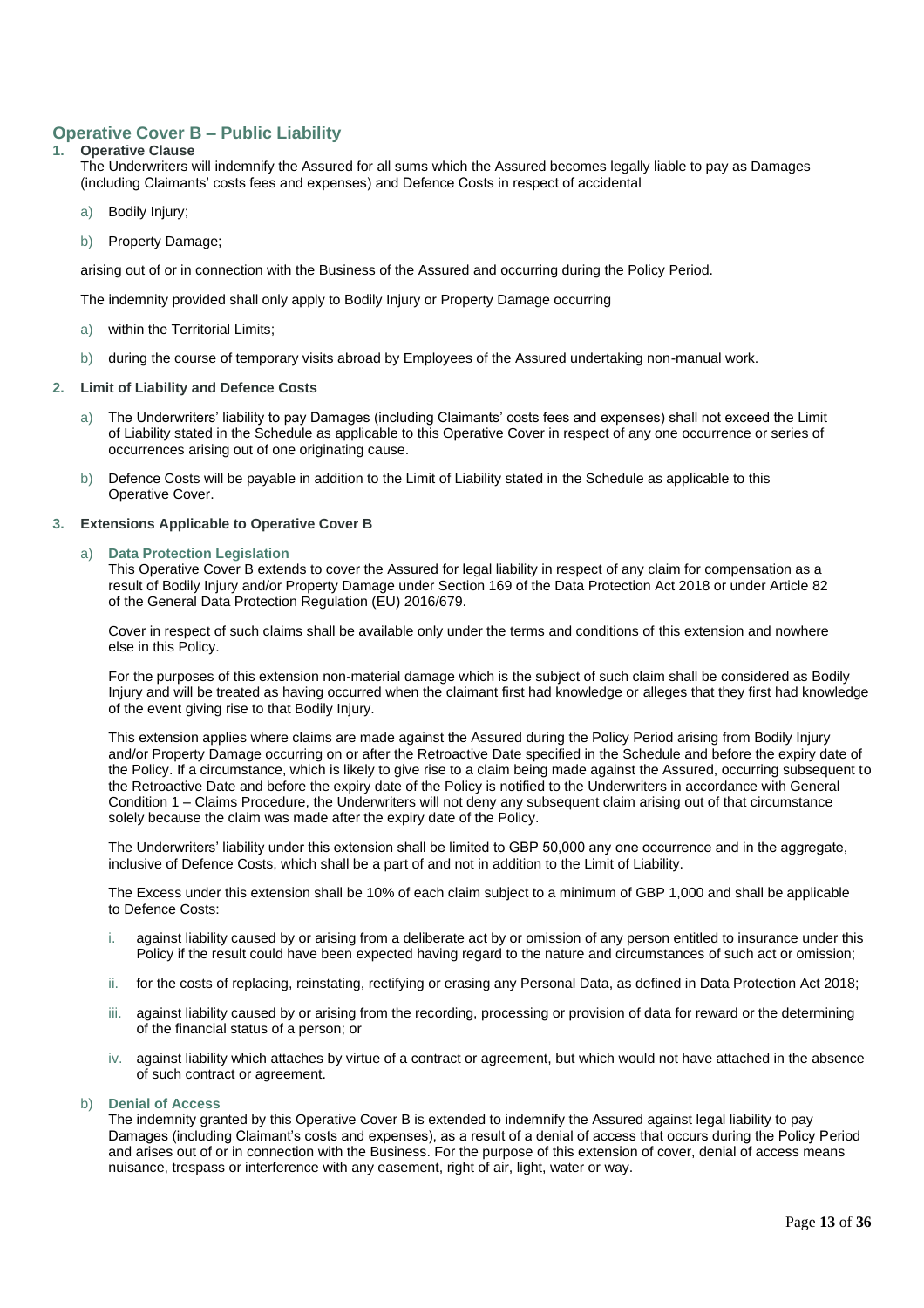#### c) **Overseas Liability**

The indemnity granted by this Operative Cover B is extended, at the request of the Assured, to indemnify the Assured and its Employees and directors (including their families or persons ordinarily resident with them), against legal liability for Bodily Injury, Property Damage or denial of access (as per Operative Cover B,3.b above) incurred in a personal capacity while temporarily outside the United Kingdom in connection with the Business, provided that such Property Damage or denial of access does not arise out of the ownership or occupation of land or buildings.

d) **Private work**

The indemnity granted by this Operative Cover B is extended to indemnify the Assured against legal liability in respect of work carried out on behalf of Principals and/or directors of the Assured by Employees engaged or borrowed from the Assured in their private capacity.

#### **4. Exclusions Applicable to Operative Cover B**

This Operative Cover does not provide any indemnity in respect of liability:

- a) for Bodily Injury;
	- i. sustained by any Employee arising out of and in the course of their employment by or under a contract of service with the Assured; or
	- ii. arising out of and in the course of their employment or participation in the performance of a contract with the Assured the primary purpose of which is the provision of labour only;

in connection with the Business of the Assured.

- b) For Property Damage to tangible property owned, leased or hired by the Assured or under hire purchase or on loan to the Assured or in the Assured's care custody and control other than:
	- i. Employees' and visitors' clothing, tools and personal effects up to a limit of GBP 500;
	- ii. premises (including contents thereof) not owned or rented by the Assured but temporarily occupied by them for the purpose of work therein or thereon;
	- iii. premises tenanted by the Assured to the extent that the Assured would be held liable in the absence of any specific agreement.
- c) arising out of ownership, possession or use of any mechanically propelled vehicle where a Certificate of Motor Insurance or surety is required under the Road Traffic Act or any similar legislation other than:
	- i. vehicles designed primarily to operate as tools of trade (which term shall be deemed to include any plant primarily designed to operate on or about a contract site);
	- ii. other vehicles brought on to site for use on site.

This exclusion will not apply to any liability arising out of or from the operation or use of any mechanically propelled vehicle not owned, hired or borrowed by or leased to the Assured and used in the course of Business provided that the Underwriters will not be liable for:

- i. Property Damage to such vehicle or to property conveyed therein/thereon;
- ii. Bodily Injury or Property Damage arising while such vehicle is being driven by any Assured person other than the Employee or any person who, to the Assured's knowledge or the knowledge of any Principal, director, officer or manager of the Assured, does not hold a licence to drive such vehicle;
- iii. Bodily Injury or Property Damage caused or arising while such vehicle is engaged in racing, pace-making, reliability trials or speed testing;
- iv. Bodily Injury or Property Damage caused or arising while such vehicle is being used outside the United Kingdom;
- v. Bodily Injury or Property Damage in respect of which the Assured is entitled to indemnity from other any other insurance.
- d) caused by the ownership or operation by or on behalf of the Assured of any waterborne craft, hovercraft aircraft, or rail borne vehicle;
- e) arising out of or in connection with any Pollution;
- f) arising out of or in connection with any Product;
- g) arising out of or from advice, design, plans, specifications, formulae, surveys or directions prepared or given by the Assured for a fee.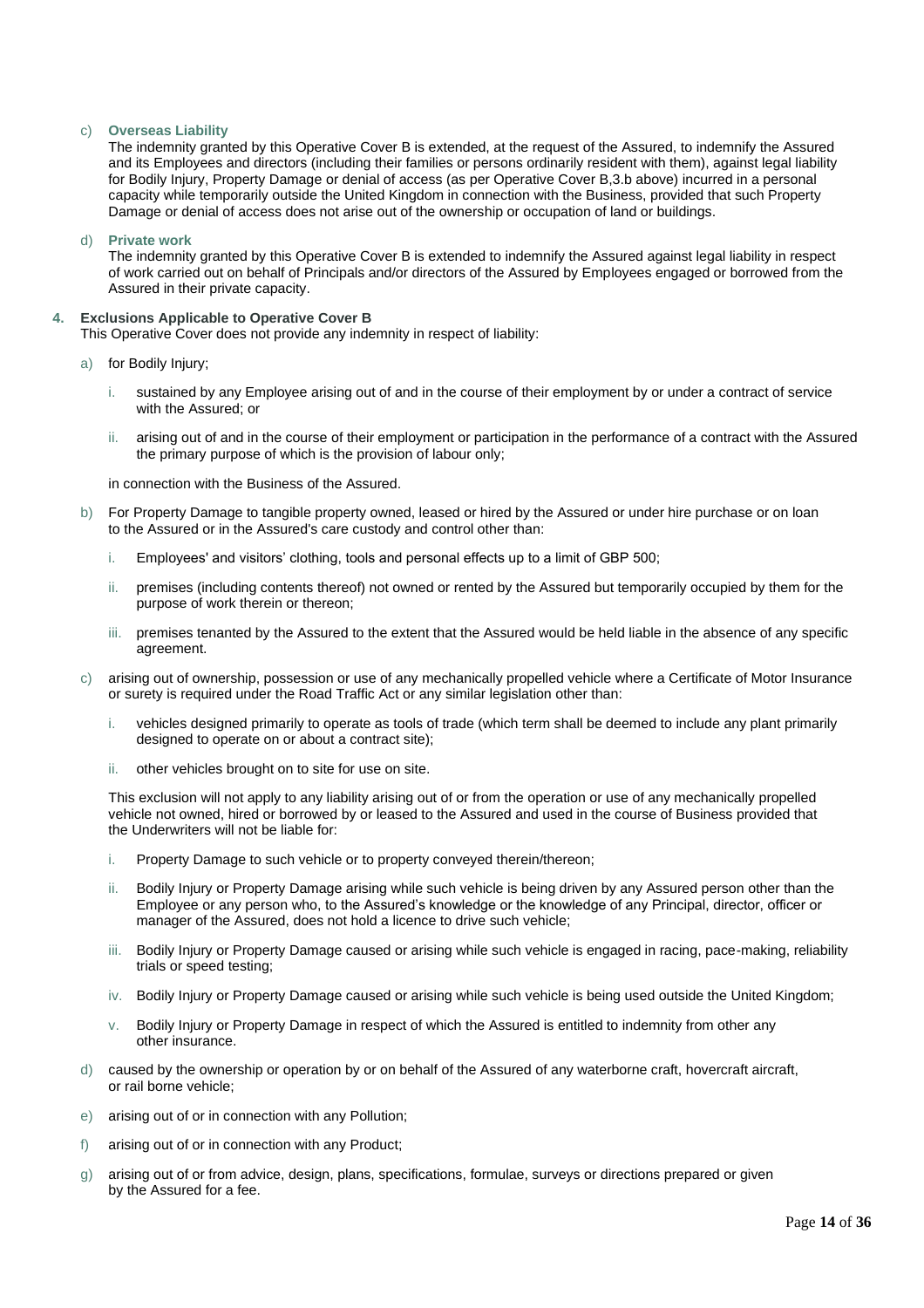## **Operative Cover C – Product Liability**

#### **1. Operative Clause**

The Underwriters will indemnify the Assured for all sums which the Assured becomes legally liable to pay as Damages (including Claimants' costs fees and expenses) and Defence Costs in respect of accidental:

- a) Bodily Injury; or
- b) Property Damage;

arising out of or in connection with any Product occurring during the Policy Period.

#### **2. Limit of Liability and Defence Costs**

- a) The Underwriters' liability to pay Damages (including Claimants' costs fees and expenses) shall not exceed the Limit of Liability stated in the Schedule as applicable to this Operative Cover in respect of any one occurrence or series of occurrences arising out of one originating cause.
- b) Defence Costs will be payable in addition to the Limit of Liability stated in the Schedule as applicable to this Operative Cover.
- **3. Exclusions Applicable to Operative Cover C**

This Operative Cover does not provide any indemnity in respect of liability:

- a) for Bodily Injury;
	- i. sustained by any Employee arising out of and in the course of their employment by or under a contract of service with the Assured; or
	- ii. arising out of and in the course of their employment or participation in the performance of a contract with the Assured the primary purpose of which is the provision of labour only;

in connection with the Business of the Assured.

- b) for Property Damage to tangible property owned, leased or hired by the Assured or under hire purchase or on loan to the Assured or in the Assured's care custody and control other than:
	- i. Employees' and visitors' clothing, tools and personal effects up to a limit of GBP 500;
	- ii. premises (including contents thereof) not owned nor rented by the Assured but temporarily occupied by them for the purpose of work therein or thereon; and
	- iii. premises tenanted by the Assured to the extent that the Assured would be held liable in the absence of any specific agreement.
- c) arising out of or in connection with any Pollution;
- d) arising out of the recall of any Product;
- e) for Damage to any Product or part thereof;
- f) for costs incurred in the repair, reconditioning or replacement of any Product or part thereof and/or any financial loss consequent upon the necessity for such repair, reconditioning or replacement;
- g) arising out of any Product which, with the Assured's knowledge, is intended for incorporation into the structure, machinery, or controls of any aircraft except where specifically included in the Business;
- h) arising out of any Product which is intended for use in a motor vehicle except where specifically included in the Business;
- i) arising out of any Product which is intended for incorporation into any marine equipment upon which the navigation or safety of a waterborne vessel depends or use in a waterborne vessel except where specifically included in the Business;
- j) arising out of or from advice, design, plans, specifications, formulae, surveys or directions prepared or given by the Assured for a fee.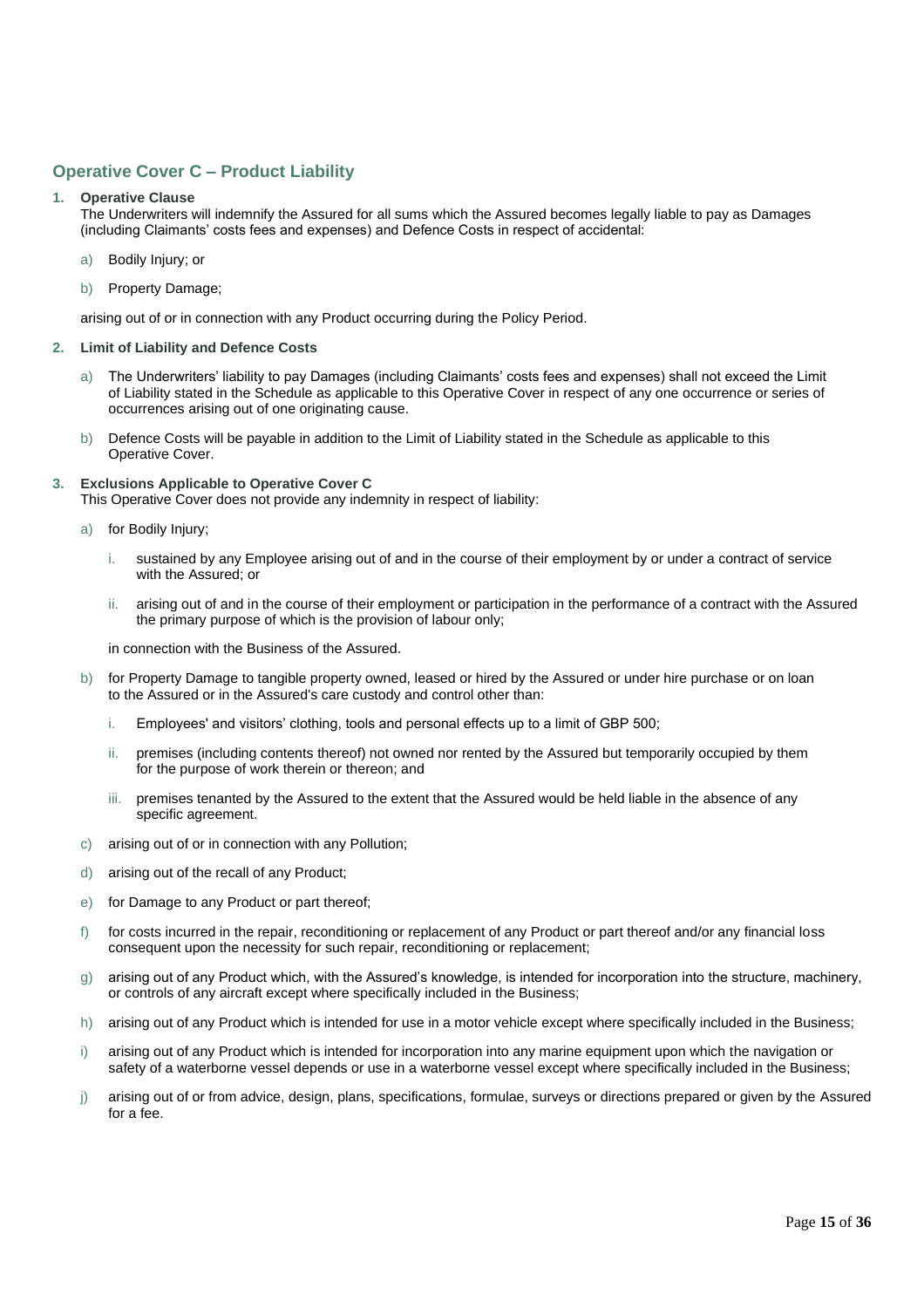## **Operative Cover D – Pollution Liability**

#### **1. Insuring Clause**

The Underwriters will indemnify the Assured for all sums which the Assured becomes legally liable to pay as Damages (including Claimants' costs fees and expenses) and Defence Costs in respect of accidental:

- a) Bodily Injury; or
- b) Property Damage;

arising out of or in connection with Pollution occurring in in its entirety during the Policy Period within the Territorial Limits in connection with the Business of the Assured but only to the extent that the Assured can demonstrate that such Pollution:

- i. was the direct result of a sudden specific and identifiable event occurring during the Policy Period;
- ii. was not the direct result of the Assured failing to take reasonable precautions to prevent such Pollution during the Policy Period.

#### **2. Limit of Liability and Defence Costs**

- a) The Underwriters' liability to pay Damages (including Claimants' costs fees and expenses) shall not exceed the Limit of Liability stated in the Schedule as applicable to this Operative Cover in respect of any one occurrence or series of occurrences arising out of one originating cause.
- b) Defence Costs will be payable in addition to the Limit of Liability stated in the Schedule as applicable to this Operative Cover.
- **3. Extensions Applicable to Operative Cover D**
	- a) **Denial of Access**

The indemnity granted by this Operative Cover D is extended to indemnify the Assured against legal liability to pay Damages (including Claimant's costs and expenses), as a result of a denial of access that occurs during the Policy Period and arises out of or in connection with the Business. For the purpose of this extension of cover, denial of access means nuisance, trespass or interference with any easement, right of air, light, water or way.

b) **Private work**

The indemnity granted by this Operative Cover D is extended to indemnify the Assured against legal liability in respect of work carried out on behalf of Principals and/or directors of the Assured by Employees engaged or borrowed from the Assured in their private capacity.

#### **4. Exclusions Applicable to Operative Cover D**

This Operative Cover does not provide any indemnity in respect of liability:

- a) for Bodily Injury;
	- i. sustained by any Employee arising out of and in the course of their employment by or under a contract of service with the Assured; or
	- ii. arising out of and in the course of their employment or participation in the performance of a contract with the Assured the primary purpose of which is the provision of labour only

in connection with the Business of the Assured.

- b) for Property Damage to tangible property owned, leased or hired by the Assured or under hire purchase or on loan to the Assured or in the Assured's care custody and control other than:
	- i. Employees' and visitors' clothing and personal effects up to a limit of GBP 500;
	- ii. premises (including contents thereof) not owned nor rented by the Assured but temporarily occupied by them for the purpose of work therein or thereon;
	- iii. premises tenanted by the Assured to the extent that the Assured would be held liable in the absence of any specific agreement.
- c) arising out of ownership, possession or use of any mechanically propelled vehicle where a Certificate of Motor Insurance or surety is required under the Road Traffic Act or any similar legislation other than: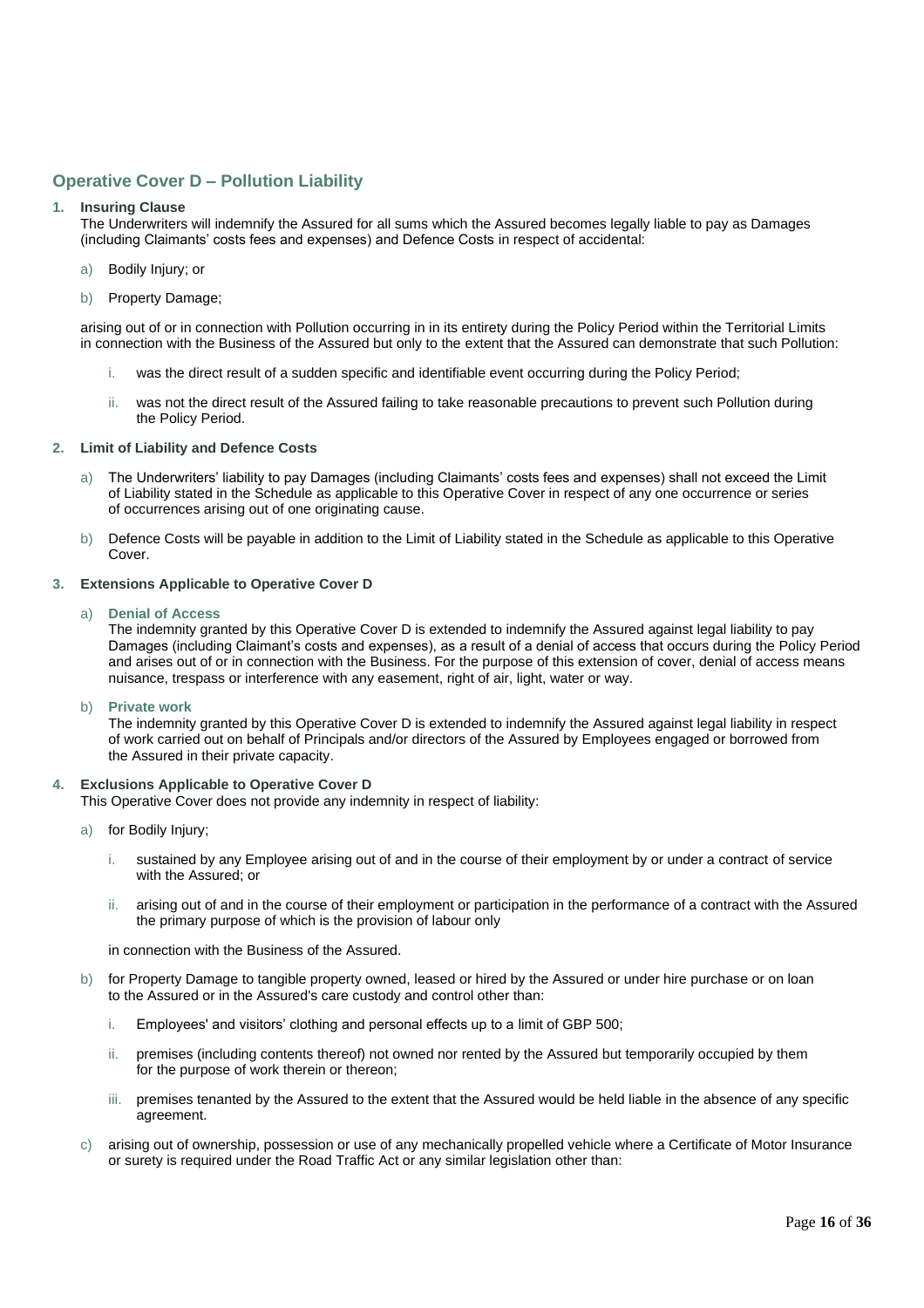- i. vehicles designed primarily to operate as tools of trade (which term shall be deemed to include any plant primarily designed to operate on or about a contract site);
- ii. other vehicles brought on to site for use on site.

This exclusion will not apply to any liability arising out of or from the operation or use of any mechanically propelled vehicle not owned, hired or borrowed by or leased to the Assured and used in the course of Business provided that the Underwriters will not be liable for:

- i. Property Damage to such vehicle or to property conveyed therein/thereon;
- ii. Bodily Injury or Property Damage arising while such vehicle is being driven by any Assured person other than the Employee or any person who, to the Assured's knowledge or the knowledge of any Principal, director, officer or manager of the Assured, does not hold a licence to drive such vehicle;
- iii. Bodily Injury or Property Damage caused or arising while such vehicle is engaged in racing, pace-making, reliability trials or speed testing;
- iv. Bodily Injury or Property Damage caused or arising while such vehicle is being used outside the United Kingdom;
- v. Bodily Injury or Property Damage in respect of which the Assured is entitled to indemnity other any other insurance.
- d) caused by the ownership or operation by or on behalf of the Assured of any waterborne craft hovercraft aircraft or railborne vehicle;
- e) arising out of or in connection with any Product;
- f) arising out of or from advice, design, plans, specifications, formulae, surveys or directions prepared or given by the Assured for a fee;
- g) for Property Damage to premises presently or at any time owned or tenanted by the Assured;
- h) for Property Damage to land or water within or below the boundaries of any land or premises presently or at any time previously owned or leased by the Assured or otherwise in the Assured's care custody or control.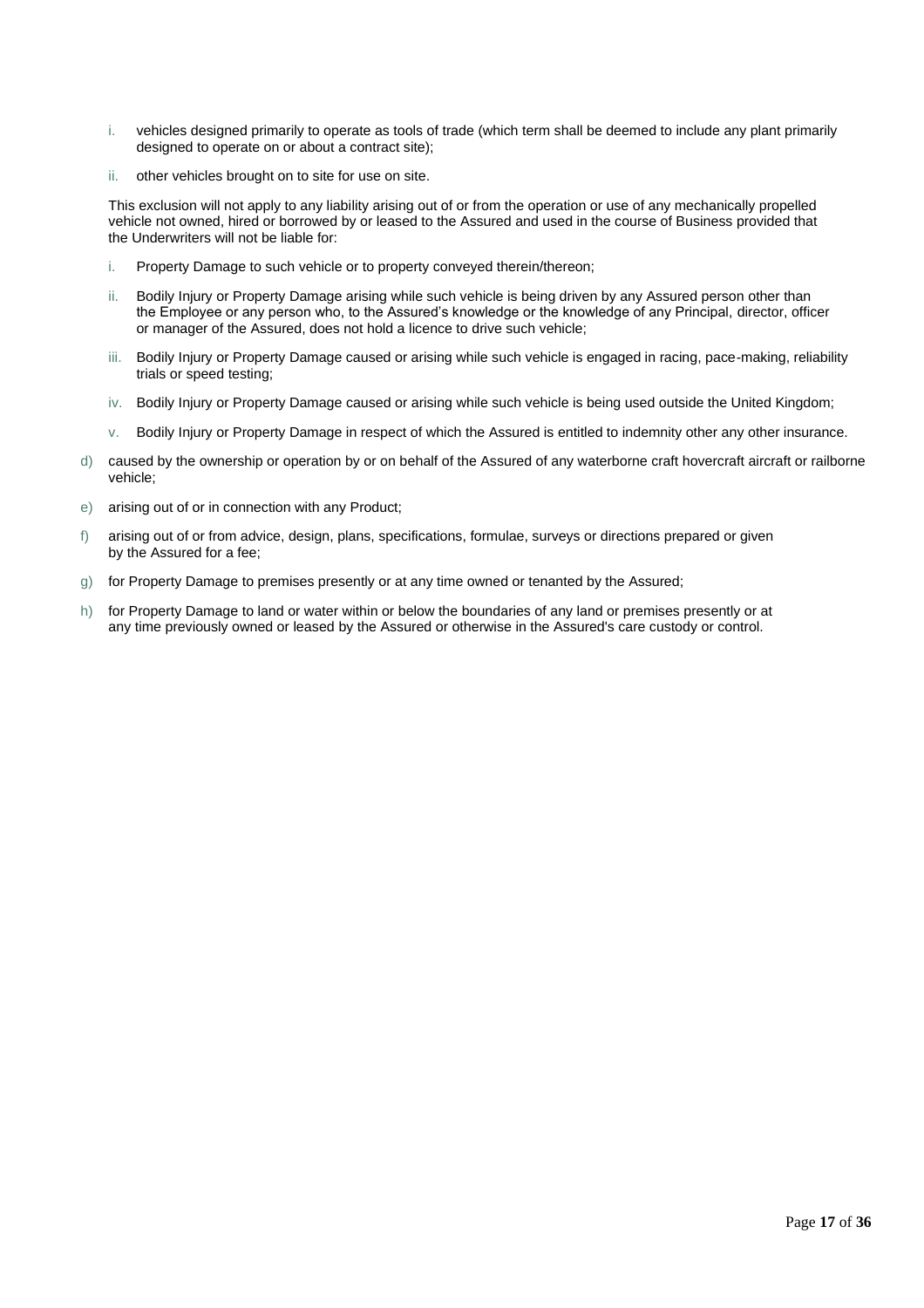## **Operative Cover E – Contractors All Risks**

#### **1. Operative Clause**

The Underwriters will indemnify the Assured by payment or, at the Underwriters' option, reinstatement or repair in respect of Property Damage which is being used or is intended for use in connection with the works on any contract site which is the subject of this Policy:

- a) arising from any cause not otherwise excluded;
- b) occurring anywhere within the Territorial Limits; and
- c) during the Policy Period.

Such tangible property shall include:

- a) the works whether permanent or temporary, materials incorporated or for incorporation therein, other than property insured by item b. below, being the property of the Assured or for which the Assured is responsible including all transits in respect of any contract or work undertaken whether such contract or work was commenced during the Policy Period or otherwise, together, "Contract Works". Provided that the Underwriters shall be under no liability in respect of contracts originally scheduled to be of longer duration than two (2) years (exclusive of the maintenance period) or with an estimated contract value at inception exceeding GBP 2,000,000 unless otherwise agreed;
- b) contractors' plant, tools and equipment demountable and temporary buildings and/or caravans and/or other items of a like nature and materials and/or stores and/or any other property of whatsoever nature used or intended for use in connection with any contract works being undertaken by the Assured and Assured under this Policy all being the property of the Assured or hired by the Assured under the Contractors Plant Association conditions or conditions no more onerous including transit by road rail or inland waterways, together, "Plant, Tools and other Equipment";
- c) Employees' effects for which the Assured is responsible whilst on any site or for which the Assured is responsible under the terms of any joint working agreement, together, "Employees' Effects". The indemnity provided pursuant to this subclause is limited to GBP 500 per Employee unless otherwise agreed

the above, together, "Property Insured".

**2. Excess**

Where an excess is stated in the Schedule, the Assured shall not be liable to pay that first part of every claim as set out in the Schedule.

- **3. Exclusions Applicable to Operative Cover E** No indemnity is provided in respect of:
	- a) consequential loss, loss of use, penalties for delay or non-completion or liquidated damages or costs of any nature;
	- b) loss of or damage to:
		- i. aircraft, aero spatial devices or hovercraft;
		- ii. waterborne craft or vessels other than safety boats, non-self propelled craft or other craft up to 20 feet in length on or about the contract site;
	- c) loss of or damage to mechanically propelled vehicles other than:
		- i. vehicles designed primarily to operate as tools of trade (which shall be deemed to include any plant primarily designed to operate on or about a contract site);
		- ii. other vehicles brought on to a site for use only on such site;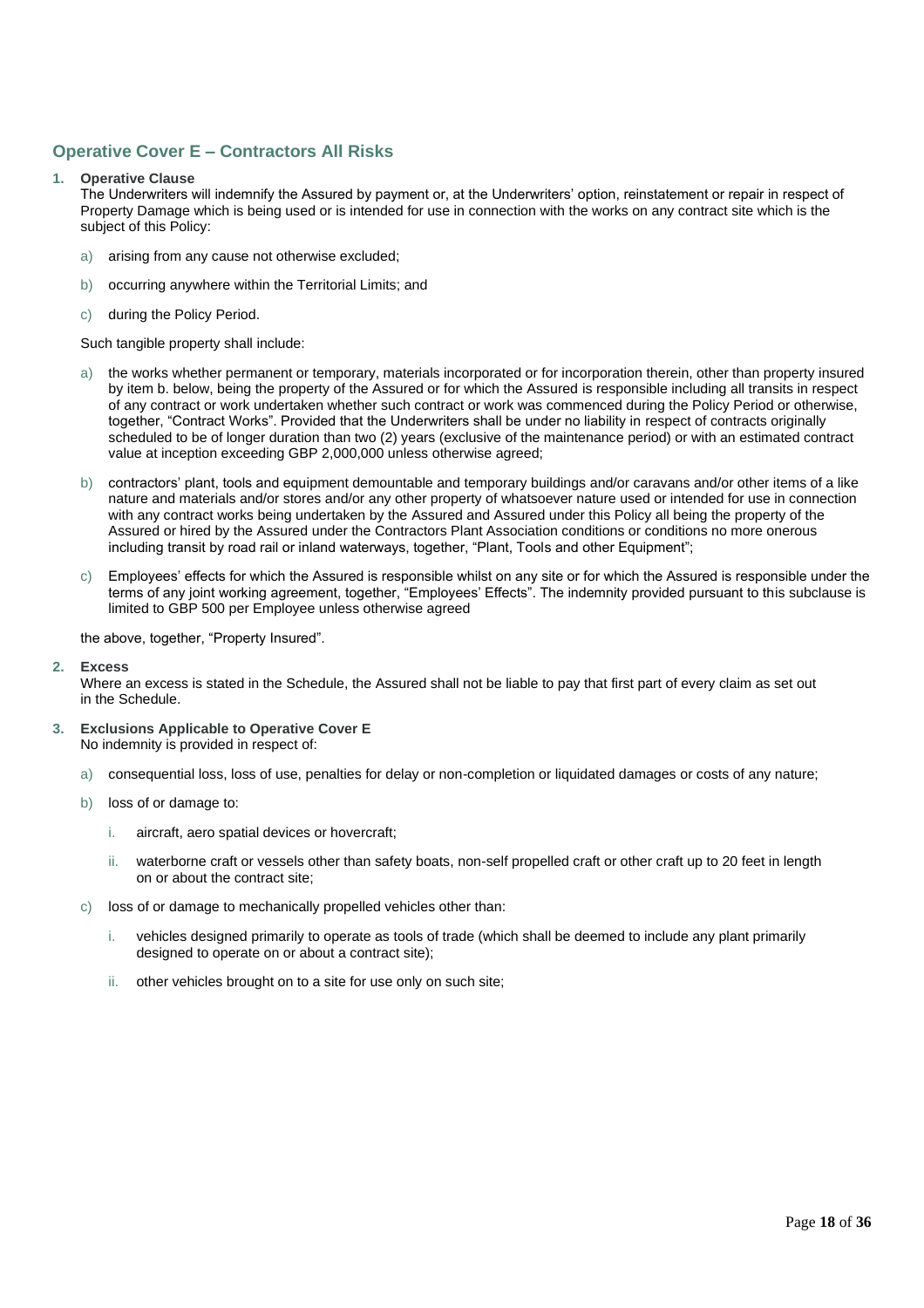- d) All costs rendered necessary by defects of material workmanship, design, plan or specification and should damage occur to any portion of the Property Insured containing any of the said defects, the cost of replacement or rectification which is hereby excluded is that cost which would have been incurred if replacement or rectification of the Property Insured had been put in hand immediately prior to the said damage.
- e) For the purposes of this Operative Cover, the Property Insured shall not be regarded as lost or damaged solely by virtue of the existence of any defect in design, plan, specification, materials or workmanship in the Property Insured or any part thereof;
- f) the cost of making good:
	- i. mechanical or electrical breakdown or derangement;
	- ii. wear, tear, or gradual deterioration;
	- iii. any form of corrosion, erosion, rust, oxidation or mildew howsoever the same may arise

but this Exclusion shall be limited to the parts immediately affected and shall not apply to accidental loss or damage arising in consequence thereof;

- g) loss of or damage to stock and materials in trade and/or materials for incorporation into the contract works whilst away from any contract site unless in transit;
- h) loss of or damage to cash notes, postal and/or money orders, cheques, stamps or negotiable instruments of whatsoever nature or other securities for money;
- i) loss of or damage to any part of the Property Insured arising out of the works being taken into use or occupation (except for testing and commissioning when applicable) unless the Assured shall give notice to the Underwriters as soon as possible and shall agree to pay such additional premium as the Underwriters may reasonably require. This Exclusion shall not apply:
	- i. to the use of any property as a show house with a value up to GBP 250,000 and contents with a value up to GBP 50,000; or
	- ii. during the period of 14 days from the date of issue by the Engineer of a Certificate of Completion when a contract is subject to the Standard Conditions of Contract of the Institute of Civil Engineers or equivalent conditions of contract;
- j) any loss of property either by disappearance or by shortage if such disappearance or shortage is only revealed when a routine inventory is made or is not traceable to an individual event or Occurrence;
- k) destruction or damage directly occasioned by pressure waves caused by aircraft and other aerial devices travelling at sonic or supersonic speeds;
- l) loss or damage for which the Assured is relieved of responsibility under the terms of any contract;
- m) loss or damage arising from directional drilling operations unless otherwise agreed;
- n) the cost of normal upkeep or normal making good;
- o) loss or damage which under the terms or conditions of the contract is the responsibility of the Employer or Principal (as applicable) unless the Assured has agreed under the terms or conditions of the said contract to accept responsibility to indemnify or to arrange insurance on the Employer's or Principal's behalf in respect of such liability loss or damage;
- p) loss or damage caused by the wilful act or wilful negligence of the Assured;
- q) loss or damage to existing structures and/or existing property being worked upon unless otherwise agreed;
- r) loss or damage arising from transits by sea or air except for roll on roll off ferries;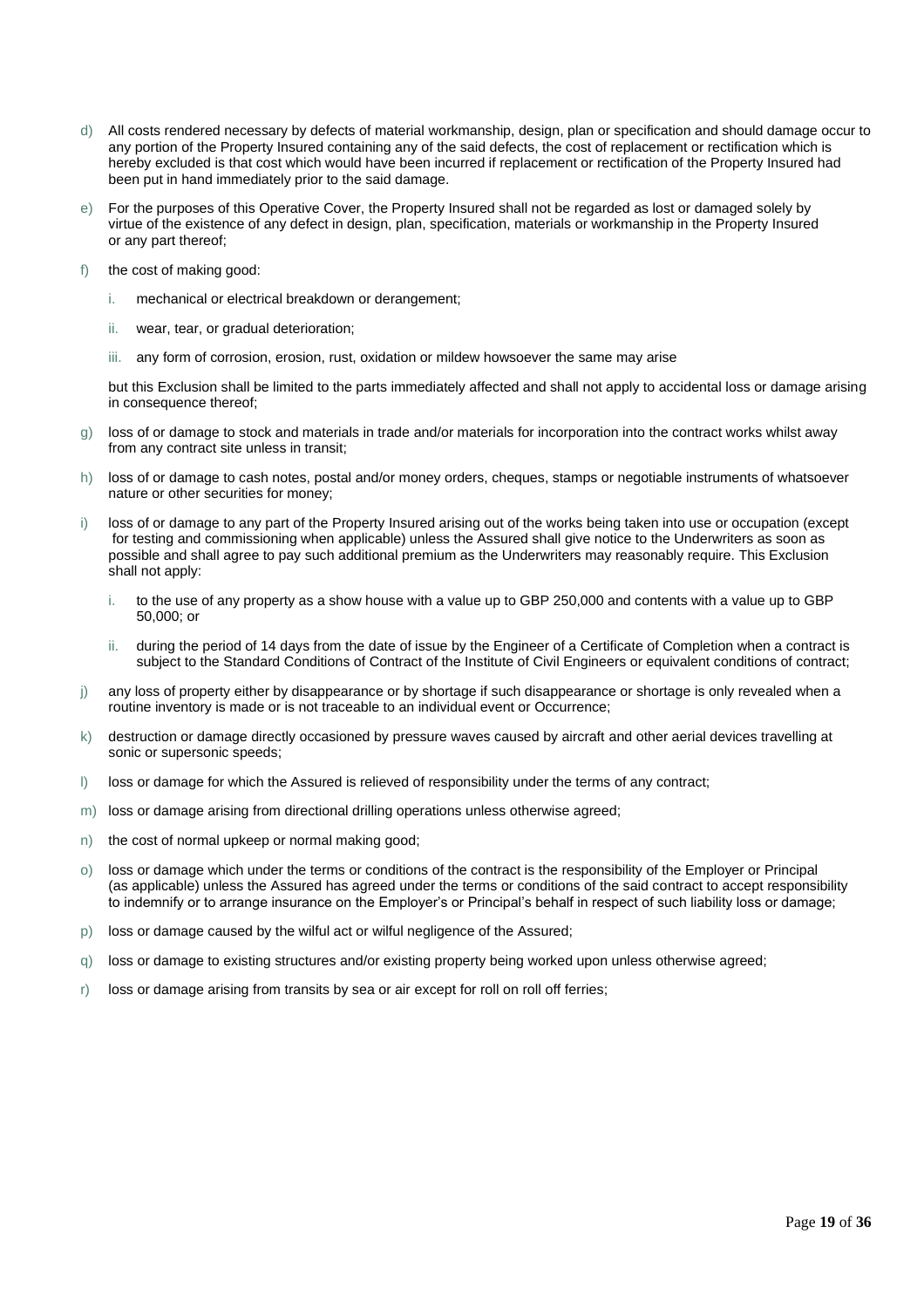- s) loss or damage caused by contamination of asbestos or asbestos dust;
- t) loss or damage arising from Terrorism as follows:

Notwithstanding any provision to the contrary within this Policy or any endorsement thereto, unless an endorsement is issued that expressly overrides the provisions contained herein, the Policy does not provide indemnity:

- for Property Damage to any property whatsoever or any loss or cost or expense of whatsoever nature resulting or arising there from or any consequential loss;
- ii. against any legal liability of whatsoever nature directly or indirectly caused by, resulting from or contributed to, by or arising from or in connection with:
	- 1) any act of Terrorism regardless of any other cause or event contributing concurrently or in any other sequence to the loss;
	- 2) any action taken in controlling, preventing, suppressing or in any way relating to any act of Terrorism;

If the Underwriters allege that by reason of this exclusion any loss, liability, damage, cost or expense or consequential loss is not covered by this Policy, the burden of proving the contrary shall be upon the Assured.

- u) loss or damage arising from contracts involving work in, on, over or adjacent to tidal waters, tunnels (but not cut and cover) and galleries with an estimated contract value greater than GBP 25,000 unless specifically agreed by the Underwriters;
- v) theft from unattended vehicles away from any contract sites, unless:
	- i. in respect of items carried inside any such vehicle or contained within vehicle storage boxes:
		- 1) the vehicle is secured by all factory fitted locks and alarm/immobiliser (where fitted); and
		- 2) any externally mounted vehicle storage boxes are locked; and
		- 3) the keys have been removed from the vehicle; or
		- 4) the vehicle is garaged in a locked building or parked in a secure compound;
	- ii. in respect of items carried upon or attached to any such vehicle:
		- 1) the vehicle is garaged in a locked building or parked in a secure compound; or
		- 2) the vehicle is in transit other than where parked overnight and the keys have been removed from the vehicle;
	- iii. in respect of theft from any Unsecure Location when not in use irrespective of whether the items are in, on or attached to a vehicle; and

An Unsecure Location shall be deemed to include driveways and public or private roads.

- w) loss or damage to any contract or plant or equipment within the High Radio Active Zone (HRZ) of any nuclear installation;
- x) liability arising out of:
	- i. any Damage to Data which shall include but shall not be limited to:
		- 1) loss, destruction, or corruption of Data whether in whole or in part;
		- 2) unauthorised appropriation, use, access to, or modification of Data;
		- 3) unauthorised transmission of Data to any third parties;
		- 4) Damage arising out of any misinterpretation, use or misuse of Data; or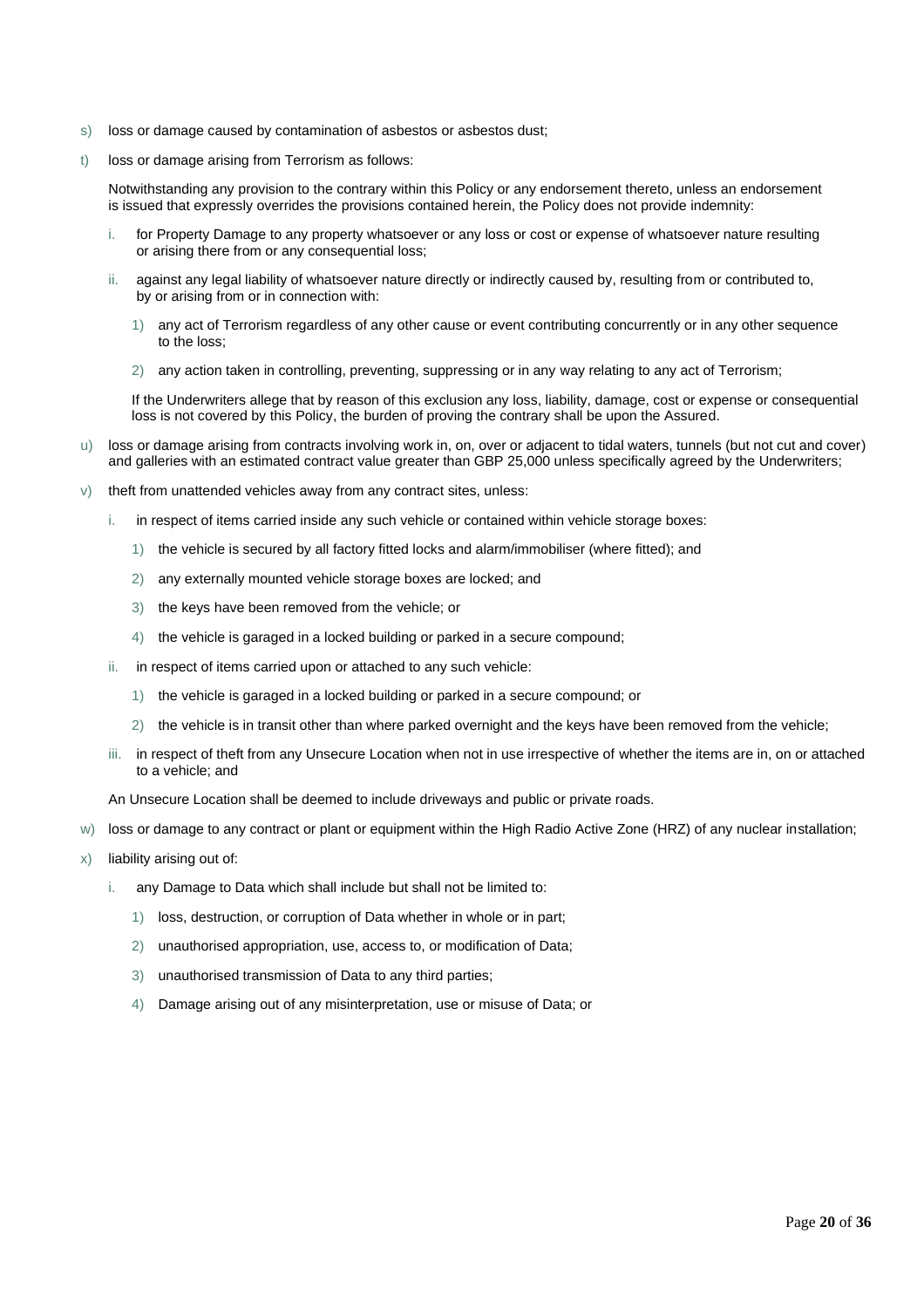- 5) Damage arising out of any operator error in respect of Data.
- ii. any Damage to the Property Insured arising directly or indirectly from:
	- 1) the transmission or impact of any Virus;
	- 2) unauthorised access to a System;
	- 3) interruption of or interference with electronic means of communication used in the conduct of the Assured's business including but not limited to any diminution in the performance of any website or electronic means of communication;
	- 4) Failure of a System; or
	- 5) any of the matters described in paragraph  $(x)(i)$  above.

Damage to the Property Insured caused by; fire, lightning, explosion, earthquake, aircraft or other aerial devices or articles dropped therefrom, riot, civil commotion except in Northern Ireland, strikers, locked-out workers, persons taking part in labour disturbances, storm, flood, escape of water from any tank apparatus or pipe, impact by any road vehicle or animal, accidental escape of water from any automatic sprinkler installation, subsidence, ground, heave or landslip, shall not be excluded by virtue of this exclusion, provided that such Damage does not arise by reason of any malicious act or omission or theft.

Definitions for the purposes of this exclusion only:

- i. Damage means: accidental loss or destruction of or damage to the Property Insured and any accidental loss or destruction or damage to data.
- ii. Data means: information represented or stored electronically including but not limited to code or series of instructions, operating systems, software, programs and firmware.
- iii. Failure of a System means: the complete or partial failure or inability whether in terms of availability, functionality and/or performance, or otherwise of a System whether or not owned by the Assured to operate at any time as desired as specified or as required in the circumstances of the Assured's business.
- iv. Microchip means: a unit of packaged computer circuitry manufactured in small scale and made for program logic and/or computer memory purposes and expressly including integrated circuits and microcontrollers.
- v. System means: including but not limited to computers, other computing and electronic equipment linked to computer hardware, electronic data processing equipment, Microchips and anything which relies on a Microchip for any part of its operation and includes for the avoidance of doubt any computer installation.
- vi. Virus means: including but not limited to computers, other computing and electronic equipment linked to computer hardware, electronic data processing equipment, Microchips and anything which relies on a Microchip for any part of its operation and includes for the avoidance of doubt any computer installation.
- y) programming code or series of instructions designed to achieve an unexpected, unauthorised, and/or undesirable effect or operation, when loaded onto a System, transmitted between Systems, by transfer between computer systems via networks, extranets, internet or electronic mail or attachments thereto or via floppy diskettes or CD-ROMS or otherwise, and whether involving self-replication or not;
- z) any tandem lifting operation or any lifting operation which involves the use of two (2) or more cranes or other lifting devices used in tandem to lift any item(s) unless otherwise agreed by the Underwriters;
- aa) loss or damage to free issue materials unless the value of such free issue materials is included in the declared turnover.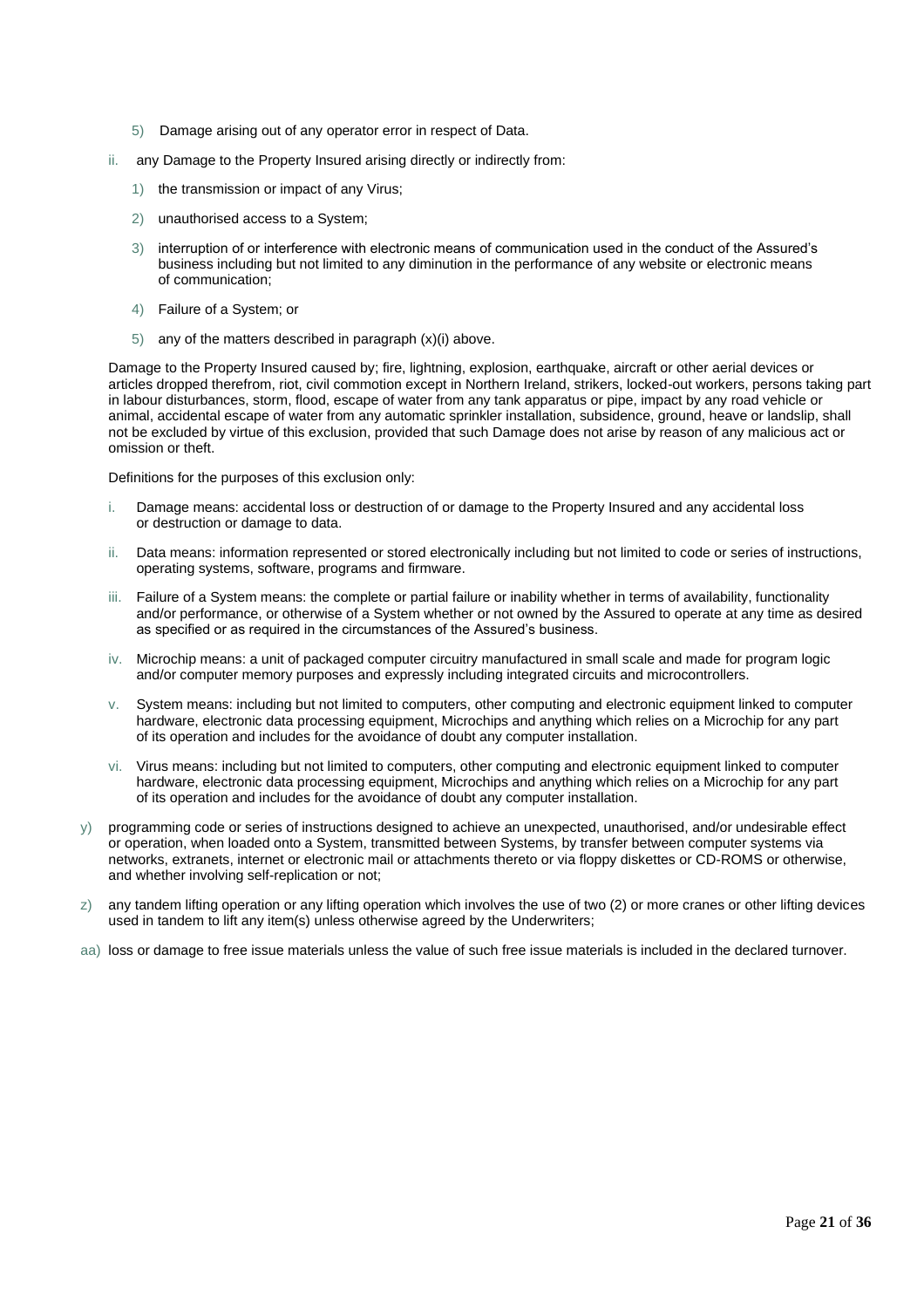#### **4. Additional Conditions Applicable to Operative Cover E only:**

#### a) **Professional Fees**

This Operative Cover includes architects', surveyors', consulting engineers' and other professional fees necessarily incurred in connection with the reinstatement of the Property Insured. Provided that:

- such fees shall not exceed those authorised under the scale of the appropriate professional body or institute regulating such charges subject to a maximum of 15% of the estimated contract value or GBP 250,000 whichever is the less;
- ii. the Underwriters shall not provide indemnity against any fees incurred in preparing or pursuing any claim.

#### b) **Debris Removal**

This Operative Cover includes costs and expenses necessarily incurred in respect of removal of debris, dismantling, demolition (including off site storage), shoring, propping and clearance of drains and sewers following loss or damage insured up to 10% of the amount of the loss.

#### c) **Speculative Housing**

In the event of speculative housing being completed but unsold, cover under this Operative Cover shall continue for a period of six months unless otherwise agreed from the date of practical completion, but the Underwriters' liability shall not exceed GBP 250,000 any one Occurrence.

#### d) **Plans**

The Property Insured by Paragraph 1. of the Operative Clause shall be deemed to include plans and specifications or other contract documentation of the works or temporary works but only for the cost of reproducing such plans specifications and documentation up to maximum limit of GBP 10,000.

#### e) **New Activities and/or Subsidiaries**

This Operative Cover will automatically include new activities and/or subsidiaries of the Assured provided always that Underwriters herein shall receive notification within 30 days of the new or intended activity and/or subsidiary company and subject to such terms and conditions as the Underwriters may require.

#### f) **General Interest**

This Operative Cover duly notes the interest of any Bank, Finance Company, Building Society and any other institution or concern that have a financial interest in the Property Insured by this Operative Cover.

#### g) **Maintenance**

Where required by contract this Operative Cover includes Property Damage:

- i. occurring during the maintenance period (not exceeding twenty-four months unless otherwise agreed) from a cause arising before the issue of a certificate of practical completion; and
- ii. occasioned by the Assured in the course of fulfilling his obligations during the maintenance period as required by the terms of the contract.

#### h) **Occurrence**

For the purposes of indemnity under this Operative Cover only, the word "Occurrence", and only where it appears capitalised, shall mean all individual losses arising out of and directly occasioned by one event. However, the duration and extent of any Occurrence so defined shall be limited to 72 consecutive hours starting from the first loss.

#### i) **Employees' Effects Definition**

It is understood and agreed that for the purpose of this Operative Cover the Assured's Employees' Effects shall include physical loss of or physical damage to tools clothing and personal effects belonging to any:

- i. director or Employee of the Assured; or
- ii. clerk of works, resident engineer or his Employee

whilst on or about any contract site.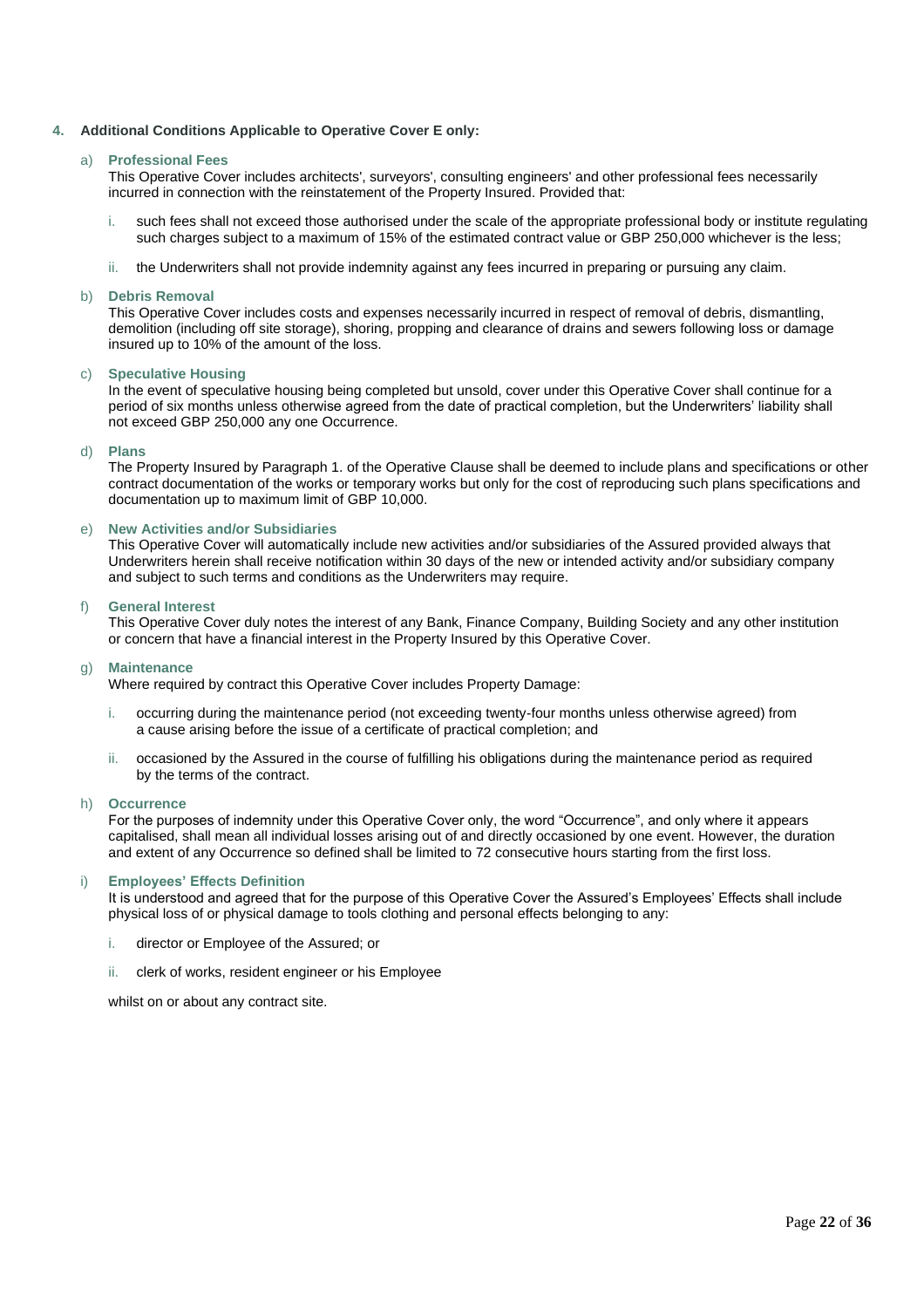#### j) **Joint Code of Practice**

- i. In respect of all contracts or work whose estimated value (including free issue materials) exceeds GBP 1,000,000, the Assured undertakes to comply with the Joint Code of Practice on the Protection from Fire of Construction Sites and Buildings Undergoing Renovation Ninth Edition dated October 2015 (the Joint Code) or any subsequent edition thereof.
- ii. The appointed representative of the Underwriters shall have the right at all reasonable times to enter and inspect any such contract site for the purpose of ensuring that the conditions of such sites or work in all respects comply with the Joint Code.
- iii. For the purpose of Paragraph 6.3 of the Joint Code, any building site including those where demolition, alterations, fitting out, renovations, refurbishment, or repair work is carried out whose estimated value (including free issue materials) exceeds GBP 20,000,000 shall be deemed to be a "Large Project".
- iv. In the event of a breach of the Joint Code the Underwriters may inform the Employer or Principal and management of the Assured the nature of the breach and may specify the required remedial measures (the "Remedial Measures") and the reasonable period of time in which such Remedial Measures are to be completed. If the Assured should fail to complete such Remedial Measures within the specified time the Underwriters may confirm the same by notice in writing given by actual delivery or by registered post or by recorded delivery to both the Employer and the Assured at their respective addresses nominated by the Assured at the inception of cover or as otherwise subsequently amended.
- Such notice shall be at the discretion of the Underwriters to either suspend or cancel the Policy from the date named in the notice, which shall not be less than 30 days from the date of delivery of such notice, it being understood the Policy may be reinstated with effect from the date on which the Underwriters are satisfied that the Remedial Measures have been completed.
- vi. This clause shall not in itself be considered a condition precedent to liability, but its inclusion shall not prejudice, waive or remove the rights of the Underwriters or the Assured under the terms, exceptions and conditions of this Operative Cover.

#### k) **European Union and Public Authorities Requirements**

The Underwriters will indemnify the Assured for such additional costs of reinstatement of the works as may be incurred with the Underwriters' prior written consent in complying with the stipulations of European Union legislation or building or other regulations under or framed in pursuance of any Act of Parliament or bye-laws of any public authority first imposed upon the Assured following Property Damage provided that the reinstatement is completed within twelve months of the Occurrence of the Property Damage or within such further time as the Underwriters may in writing allow.

Provided that the Underwriters shall not be liable in respect of costs for:

- i. requirements relating to any undamaged part of the works other than foundations (unless foundations are specifically excluded from this Operative Cover);
- ii. any rate, tax, duty, development or other charge or assessment which may arise out of capital appreciation as a result of complying with any of the regulations or requirements referred to.

#### l) **Expediting Expenses**

In the event of Property Damage to items a. and b. of the Property Insured, the cost of repair reinstatement or replacement admitted under this Operative Cover shall, subject to the consent of the Underwriters, include the additional costs of overtime, weekend shift working, plant hire charges, express delivery (including air freight) necessarily and reasonably incurred in expediting repair reinstatement or replacement of such Property Damage (but excluding any such costs to expedite the completion of any construction erection or installation of property not lost or damaged) provided that the liability of the Underwriters shall not exceed GBP 50,000 in respect of each and every loss or series of losses arising out of one originating cause.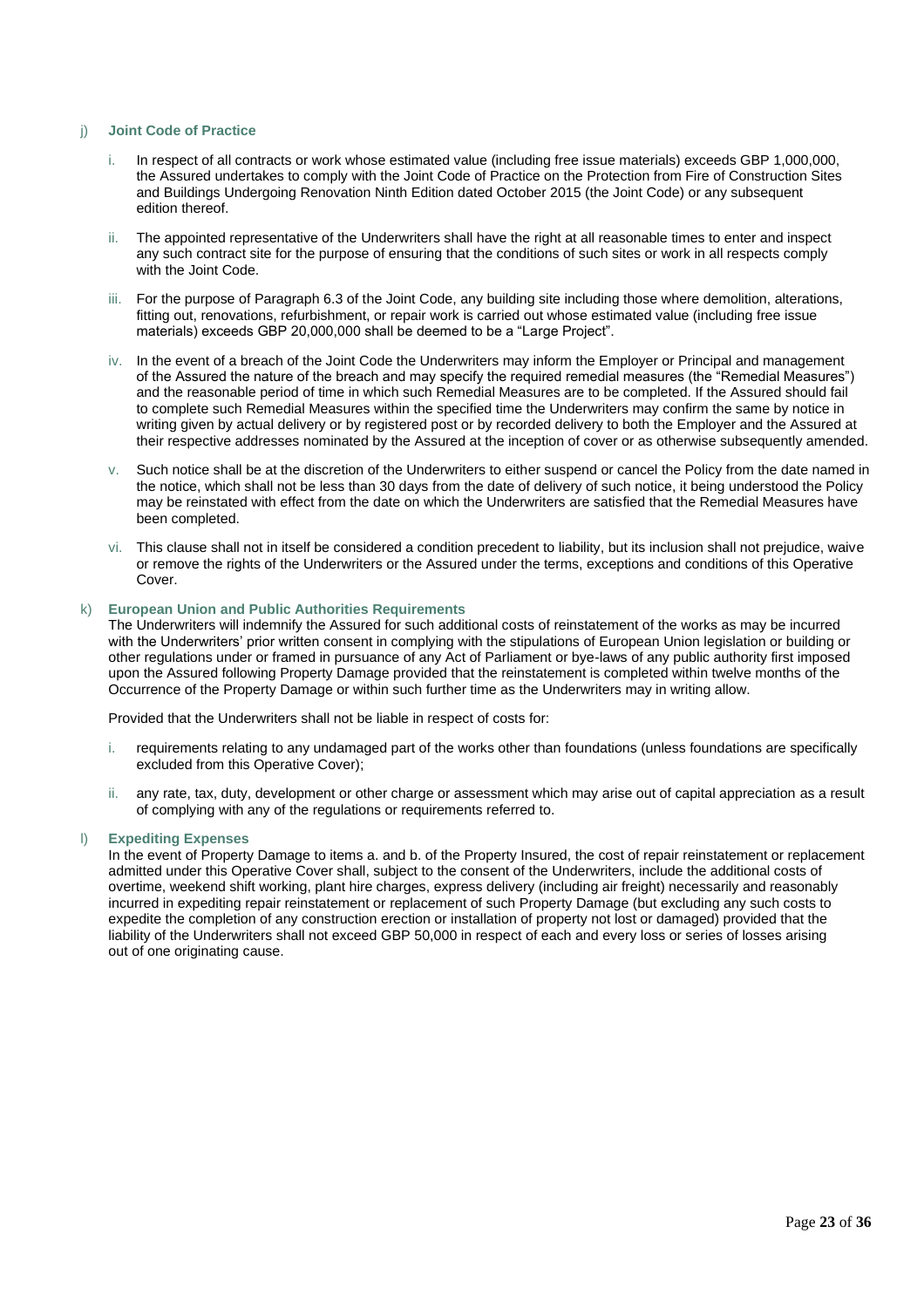#### m) **Continuing Hire Charges**

Cover under this Operative Cover is extended to indemnify the Assured in respect of their legal liability for the payment of hiring charges in respect of plant hired in by the Assured under Contractors Plant Association and/or British Crane Hire Corporation Conditions of Hire or conditions imposing similar liability whilst such plant is out of use following Property Damage for which an indemnity is provided by this Operative Cover (or which would be provided thereunder but for the application of an Excess Clause).

The Underwriters will not be liable under this extension for:

- i. liability for a period longer than three months or GBP 50,000 whichever is the least; and
- ii. the first 7 days such plant is out of use.

#### n) **Negligent Breakdown**

The Underwriters will indemnify the Assured in respect of liability assumed under Clause 9(d) of the Model Conditions for the Hiring of Plant of the Construction Plant-Hire Association or any similar liability assumed under the Scottish Plant Owners Association Conditions or other Conditions no more onerous than these.

#### o) **Immobilised Plant**

In the event of constructional plant and/or equipment becoming unintentionally immobilised in any physical situation in or about the site of an Assured contract, the necessarily incurred cost of recovery and/or withdrawal shall be "Physical Damage" within the meaning of this Operative Cover. Always provided that the total liability in respect of the actual Physical Damage and the recovery cost shall not exceed the total value of the item at the time of the Physical Damage. No indemnity shall be provided hereon in respect of the cost of recovery and/or withdrawal following electrical or mechanical breakdown or derangement where such is the sole reason for the recovery and/or withdrawal.

#### p) **Increase**

If, during the Policy Period, the actual reinstatement value of the Property Insured shall be in excess of the sum insured stated in the Schedule, then the sum insured shall be deemed to be increased by the amount of such excess but not exceeding in all 110% of the sum insured stated in the Schedule.

#### q) **Automatic Reinstatement**

In consideration of the sum insured not being reduced by the amount of any Property Damage the Assured shall pay the appropriate additional premium calculated at pro rata of the applicable rate on the amount of the Property Damage from the date thereof to the expiry of the Policy Period such additional premium to be disregarded for the purposes of adjustment in accordance with General Condition 4, Adjustment of Premium.

#### r) **Offsite Storage**

Notwithstanding Exclusion f. to this Operative cover (above), the Underwriters will indemnify the Assured in respect of Property Damage to finished materials or goods designated for and awaiting incorporation into specific contract works while such goods are temporarily held In-store away from the contract site but not while such materials or goods are being worked upon subject to a limit of GBP 50,000 any one Occurrence.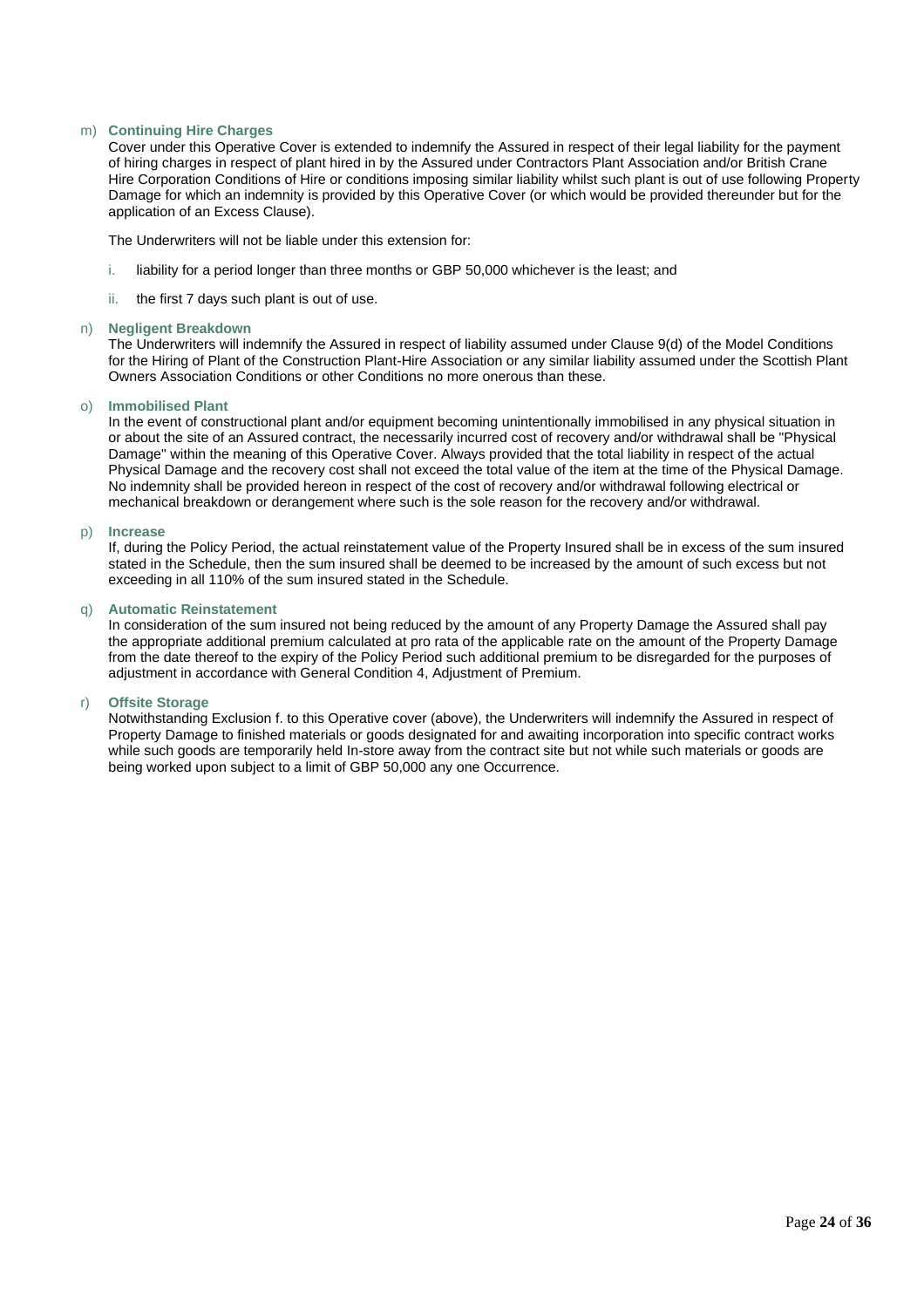## Section 3

## **General Extensions**

#### **1. Court Attendance Costs**

In the event that the Underwriters request the Assured or any Employees to attend Court or any arbitration or adjudication hearing as a witness of fact in connection with a Claim made against the Assured for which cover is afforded under this Policy, Underwriters will provide compensation to the Assured at the following rates for each day or part thereof on which attendance is required:

- a) any partner or director of the Assured GBP500.
- b) any Employee GBP250.

#### **2. Cross Liability Clause**

It is hereby declared and agreed that where more than one party is named in the Schedule as the Assured, indemnity shall apply as though individual insurances have been issued to each party provided always that the Underwriters' total liability shall not exceed the sums stated in the Schedule as the Limit of Liability.

#### **3. Indemnity to Others**

At the request of the Assured, and subject to the prior written consent of Underwriters, indemnity extends to include liability of:

- a) any director of the Assured or Employee in respect of liability arising in connection with the Business of the Assured as stated in the Schedule;
- b) the committees, or any director or member thereof, of any of the Assured's sports or social clubs and canteen, medical, firefighting or welfare facilities but only in in respect of such capacities;
- c) any hired or borrowed employee for whom the Assured is responsible or for any other person who is under a contract of service with a contractor of the Assured and where the Assured in the course of the Business of the Assured has agreed to accept responsibility;
- d) Directors and/or officials of the Assured in their personal private capacity arising from work undertaken for them by Employees of the Assured;

each of whom shall, as though the Assured, be subject to the terms of this Policy so far as they can apply and provided that the Assured would have been entitled to indemnity under the relevant Operative Cover if the claim had been made against the Assured.

**4. Indemnity to Principal** 

Where the Assured so requests, and subject to the prior written consent of the Underwriters, the Underwriters agree to indemnify any Principal of the Assured but only to the extent that such liability arises solely out of the work performed for the Principal by or on behalf of the Assured. Such Principal shall be subject to and comply with the terms and conditions of the Policy. This clause shall in no way operate to increase the Limits of Liability as stated in the Schedule.

#### **5. Housing Grants, Construction and Regeneration Act 1996**

The indemnity granted by Operative Covers B and E is extended to apply to any process of adjudication or decision of any adjudicator pursuant to the Act provided always that the Assured agrees to comply with the following:

- a) The Assured shall:
	- i. notify the Underwriters immediately upon receipt (and in no event later than two working days thereafter) of any notice of intention to refer a dispute to adjudication (a "Notice of Adjudication") or of the service by the Assured of any Notice of Adjudication in circumstances which will lead to or are likely to lead to a claim being made against the Assured (whether under a process of adjudication or otherwise);
	- ii. promptly forward to the Underwriters all information relating to any dispute referred to adjudication including copies of all documentation made available to the Assured or subsequently by the Assured to the adjudicator;
	- iii. allow the Underwriters to appoint advisers or representatives and to have conduct (including the right but not the obligation to take over the conduct) of the adjudication as they deem appropriate and provide such assistance as the Underwriters may reasonably require;
	- iv. meet any request, direction or timetable of the adjudicator;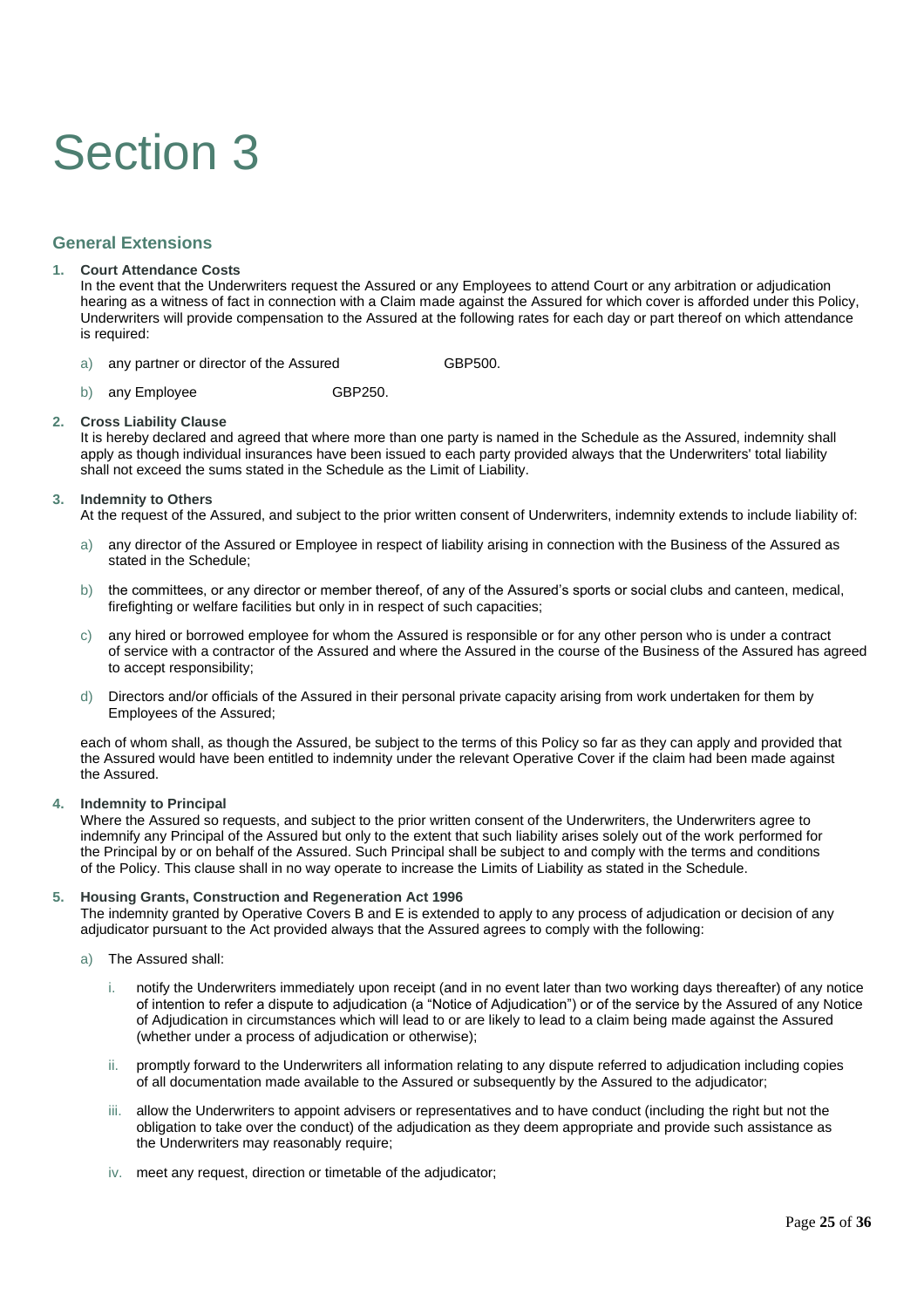- v. satisfy the Underwriters that any dispute referred to adjudication is or would be the subject of indemnity under this Policy and that the decision reached by the adjudicator represents the award against the Assured of a payment of money by the Assured which constitutes compensatory Damages which form the subject of such indemnity;
- vi. not agree to accept the decision of the adjudicator as finally determining the dispute without the prior written consent of the Underwriters;
- vii. in the event of a decision reached by the adjudicator that such an award as described in v. above is payable give the Underwriters every assistance in instituting legal proceedings (or arbitration if applicable in accordance with the Assured's contract) in order to challenge, reopen, stay the enforcement of, or overturn such adjudicator's decision or otherwise to recover such award if the Underwriters deems it appropriate.

The Underwriters shall have sole conduct of all such proceedings.

- b) Any provisions relating to adjudications pursuant to the Act in any contract entered into by the Assured shall:
	- i. provide that the adjudicator must be independent of the parties to the contract;
	- ii. not allow for any decision of the adjudicator to be binding or to determine any dispute finally;
	- iii. not allow the adjudicator to disregard the legal entitlements of the parties in order to reach a decision based on commercial considerations;
	- iv. not prohibit the assistance or representation by advisers or representatives (whether legally qualified or not) at any adjudication;
	- v. not place any conditions upon the timing of commencement of legal or arbitration proceedings (other than adjudications pursuant to the Act).

The Underwriters shall have no liability under this Extension, if the Assured fails to comply with the above provisions, unless the Assured shows that non-compliance with this provision could not have increased the risk of the loss which actually occurred in the circumstances in which it occurred.

#### **6. Corporate Manslaughter**

The indemnity granted by this Policy is extended to apply to the Underwriters' liabilities for Defence Costs in cases of an alleged offence under the Corporate Manslaughter and Corporate Homicide Act 2007 or any subsequent amending legislation, provided that:

- a) the proceedings relate to an offence alleged to have been committed during the Policy Period and in the course of the Business;
- b) the cover will not apply:
	- i. to fines or penalties of any kind;
	- ii. to liability assumed under a contract or agreement which would not have attached in the absence of such contract or agreement
	- iii. to proceedings consequent upon any deliberate act or omission.

The Underwriters' liability under this extension shall be limited to GBP 1,000,000 in the aggregate in any one Policy Period. This limit will form part of and not be in addition to the relevant Limit of Liability stated in the Schedule.

**7. All General Extensions are subject otherwise to the Policy Terms, Conditions, Limitations and Exclusions.**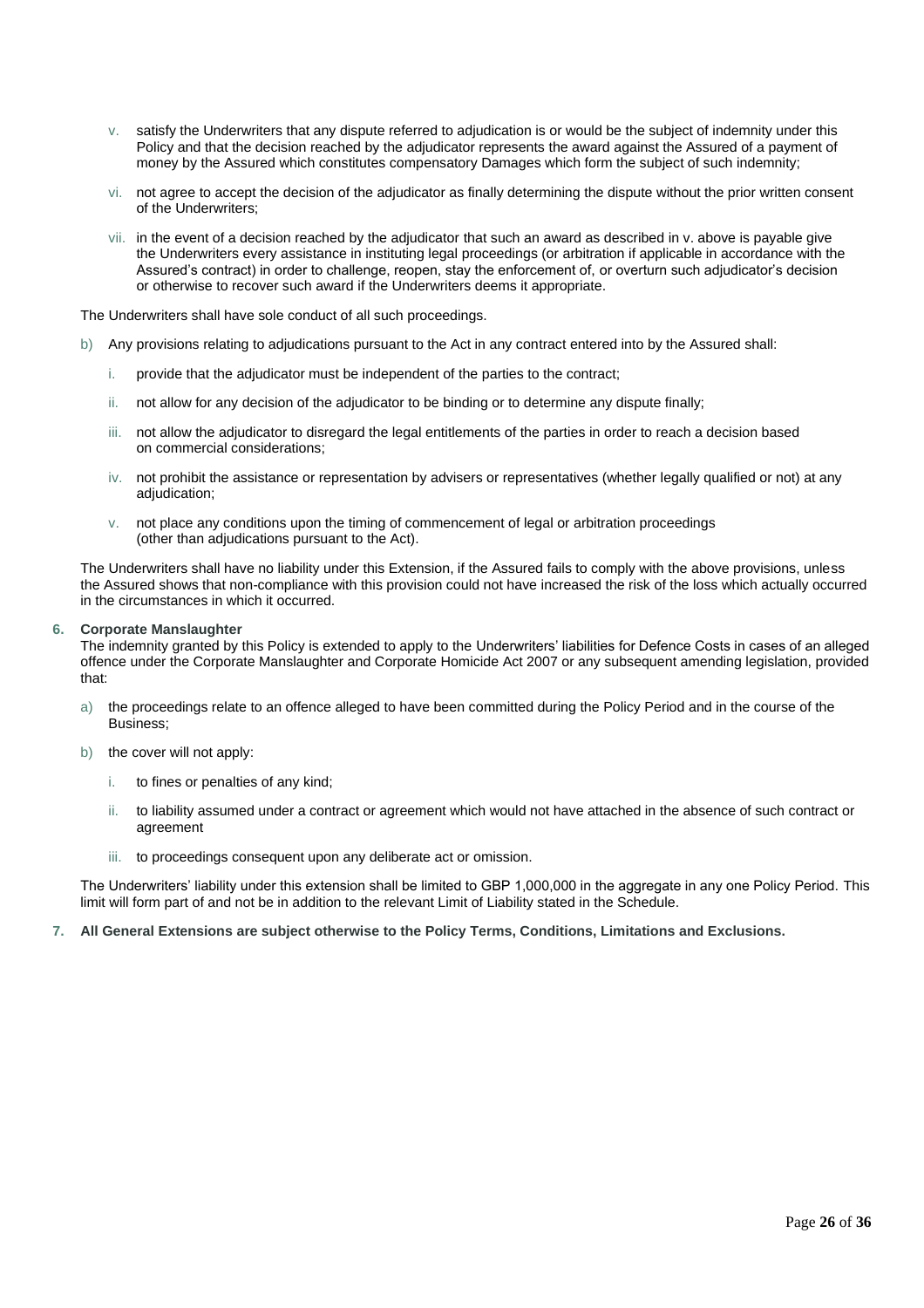## **General Exclusions applicable to all Operative Covers**

This Policy does not insure, apply to or include any cover for any loss, damage, claim, cost, expense or other sum directly or indirectly arising out of or relating to:

#### **1. Abuse**

a) any act that results in the maltreatment of a person and which may be of, but not limited to, a physical, sexual, verbal, psychological or emotional or financial nature.

This exclusion does not apply to Section 3, Employers' Liability.

#### **2. Asbestos:**

a) exposure or alleged exposure to asbestos or materials containing asbestos.

This exclusion does not apply to Section 3, Employers' Liability.

#### **3. Cyber**

a) the use or operation, as a means for inflicting harm, of any computer, computer system, computer software programme, malicious code, computer virus or process or any other electronic system.

This exclusion does not apply to the cover provided by Extension 3 (a), in Operative Cover B, Public Liability.

#### **4. Data Loss**

a) the loss of or damage to data, documents, information or records stored on a computer, cloud or media system(s) and/or distortion or erasure caused by any means.

This exclusion does not apply to the cover provided by Extension 3 (a), in Operative Cover B, Public Liability.

#### **5. Data Protection**

a) compensation, damages, losses, costs and expenses, fines, penalties, or any other sum arising out of, directly or indirectly, a breach of privacy rules or legislation including the General Data Protection Regulation (EU) 2016/679 or equivalent.

This exclusion does not apply to the cover provided by Extension 3 (a), in Operative Cover B, Public Liability.

This exclusion does not apply to Section 3, Employers' Liability.

#### **6. Deliberate failure to prevent Bodily Injury or Property Damage**

a) arising out of deliberate, conscious or intentional disregard by the Assured's technical or administrative management of the need to take all practical steps to prevent Bodily Injury or Property Damage.

#### **7. Liquidated Damages**

liquidated damages clauses, penalty clauses or performance warranties unless proven that liability would have attached in the absence of such clauses or warranties.

This exclusion does not apply to Section 3, Employers' Liability.

#### **8. Nuclear**

- a) ionising radiations or contamination by radioactivity from any nuclear fuel or from any nuclear waste from the combustion of nuclear fuel;
- b) the radioactive, toxic, explosive or other hazardous properties of any explosive nuclear assembly or nuclear component thereof; or
- c) any weapon of war or mass destruction, whether or not employing atomic or nuclear fission or fusion or like reaction or radioactive force or matter, or pathogenic, chemical, biological or similar agents.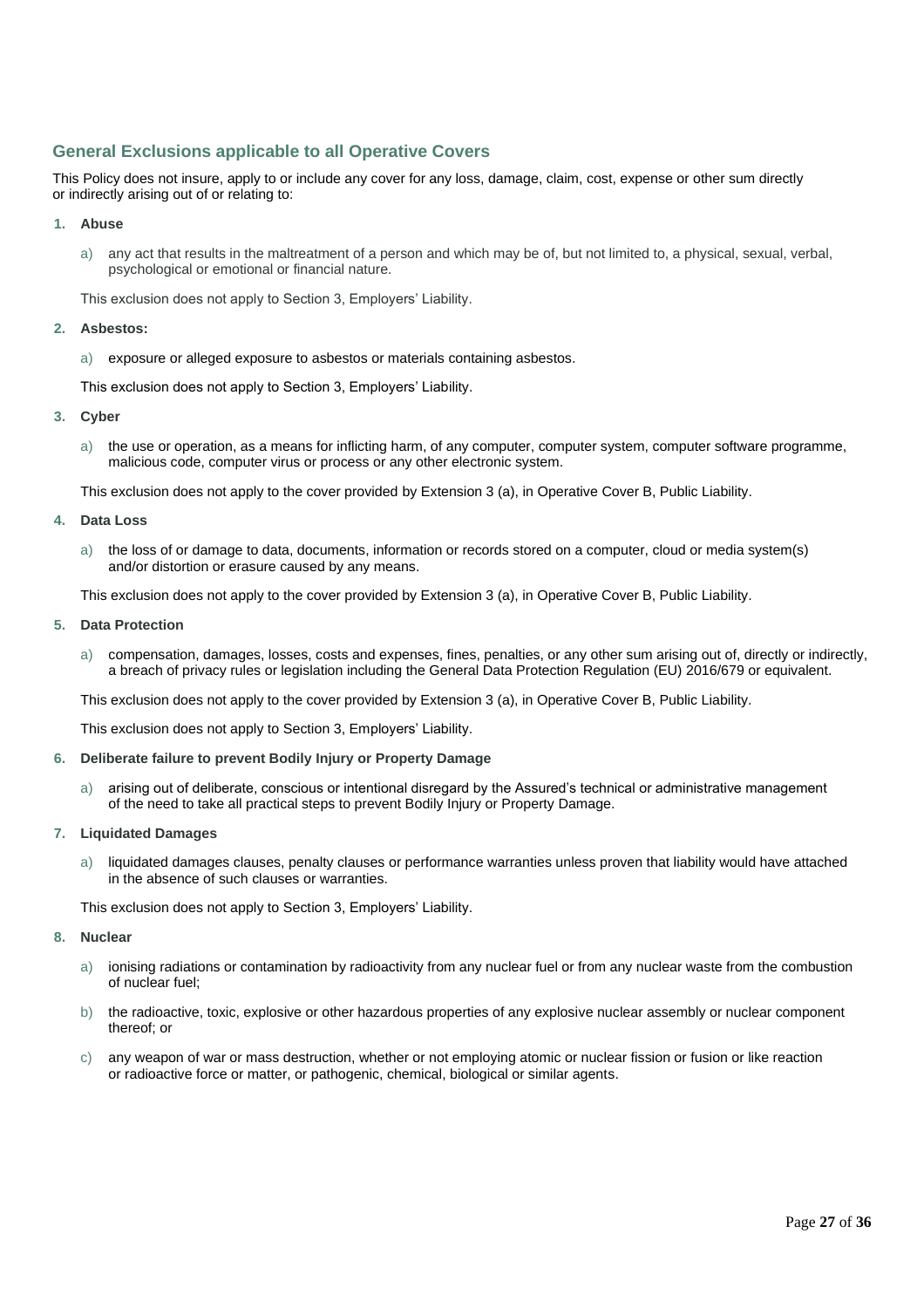#### **9. Communicable disease**

- a) any Communicable Disease (as hereinafter defined), or any fear or threat (whether actual or perceived) of any Communicable Disease, or any action taken in controlling, preventing, suppressing or in any way relating to any outbreak of any Communicable Disease.
- b) For the purposes of this exclusion, Communicable Disease means any disease capable of being transmitted from an infected person or species to a susceptible host, either directly or indirectly.

#### **10. War**

a) in consequence of war, invasion, acts of foreign enemies, hostilities (whether war be declared or not), civil war, rebellion, revolution, insurrection, military or usurped power, confiscation, nationalisation or requisition or destruction of or damage to property by or under the order of any government or public or local authority.

#### **11. Terrorism**

a) an act of Terrorism.

The exclusion does not apply to Section 3, Employers' Liability.

**12. Sanctions**

Underwriters shall not be deemed to provide cover and Underwriters shall not be liable to pay any claim or provide any benefit hereunder to the extent that the provision of such cover, payment of such claim or provision of such benefit would expose the Underwriters to any sanction, prohibition or restriction under United Nations resolutions or the trade or economic sanctions, laws or regulations of the European Union, United Kingdom or United States of America.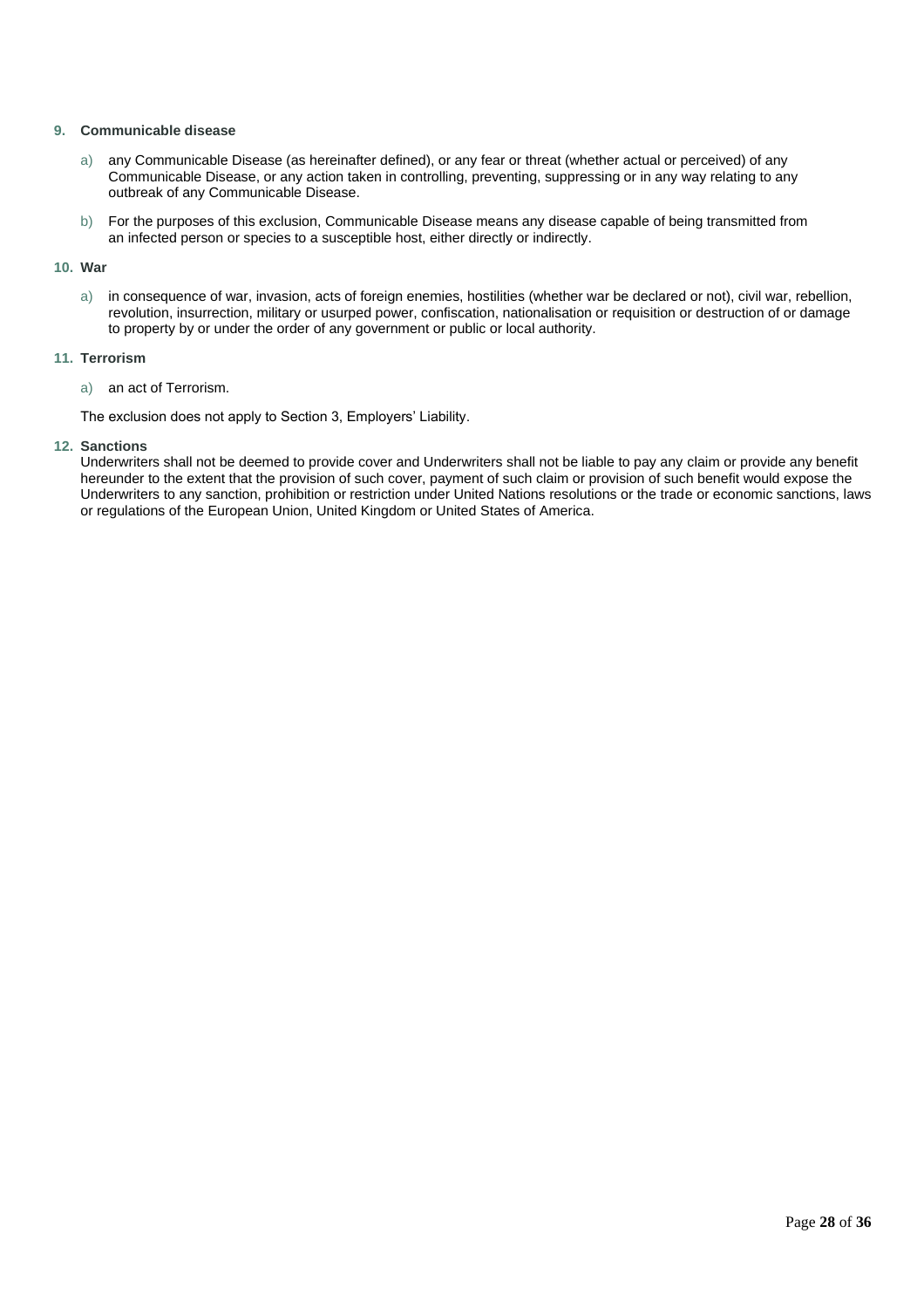### **General Terms and Conditions**

#### **1. Claims Procedure**

- It is a condition precedent to the right to indemnity under this Policy that the Assured must:
- give written notice of a claim or any incident that may give rise to a claim under this Policy to the Underwriters, or their appointed agent, as soon as reasonably practicable and, in any event, within 30 days of such knowledge;
- b) give all such additional information or documentation as the Underwriters, or their appointed agent, may require and continue to forward all such information and documentation immediately they are received (until otherwise instructed). Every claim, writ, summons or process and any other written notification of claim and all documents relating thereto shall be forwarded unanswered to the Underwriters, or their appointed agent, immediately when they are received;
- c) make no admission of liability, offer, promise, compromise or payment without the Underwriters' prior written consent or the prior written consent of their appointed agent; and
- d) where there has been Property Damage to plant or equipment which may be covered by the Contractors All Risks Operative Cover of this Policy, notify the Police immediately where theft, riot, arson or wilful or malicious damage is suspected and take all practicable steps to recover property lost and to discover the person or persons responsible for such Property Damage.

In the event of a breach of terms  $a - d$ , above, the Underwriters shall be entitled to refuse to pay a Claim under this Policy in its entirety.

- e) In the event of any occurrence giving rise to any loss or damage insured under this Policy the Assured shall take such immediate action as is necessary to minimise the loss.
- f) The Underwriters shall be entitled to take over the conduct in the name of the Assured the defence or settlement of any claim or to prosecute in the name of the Assured for their own benefit any claim for indemnity or Damages or otherwise and shall have full discretion in the conduct of any proceedings and in the settlement of any claim and the Assured shall give all such information and assistance as the Underwriters may reasonably require.
- g) For the safety of the Property Insured and to prevent any loss or damage in the event of an occurrence giving rise or which may give rise to a claim under this Policy the Assured shall at their own expense take such immediate action as is necessary to minimise loss and prevent repetition.

#### **2. Co-operation**

In addition to their obligations set out in Claims Procedure (above), the Assured shall at all times afford such information, assistance and cooperation to the Underwriters or their appointed agents as may be requested. In the event of a breach of this term, the Underwriters shall be entitled to refuse to pay a Claim under this Policy in its entirety.

#### **3. Document Retention**

In addition to their obligations set out in Claims Procedure (above), the Assured shall at all times ensure that all documentation relevant to a Claim or circumstance likely to give rise to a Claim, are retained and not destroyed or disposed of. In the event of a breach of this term, the Underwriters shall be entitled to refuse to pay a Claim under this Policy in its entirety.

#### **4. Alterations in Risk**

The Assured is required to notify the Underwriters as soon as is reasonably practicable of all material facts or alterations in the risk which come to his knowledge or arise during the Policy Period. The Underwriters reserve the right to amend the Policy terms and conditions.

In the event of a breach of this term, the Underwriters shall have no liability under this Policy unless the Assured shows that the non-compliance with this term could not have increased the risk of the loss which actually occurred in the circumstances in which it occurred.

#### **5. Adjustment of Premium**

If any of the Premium for this Policy has been calculated on estimates furnished by the Assured, the Assured shall keep accurate records containing all particulars relative thereto and shall at all times allow the Underwriters to inspect such records. The Assured shall, within three months from the expiry of each Policy Period furnish such particulars to Underwriters and the Premium for such period shall thereupon be adjusted and the difference paid by or allowed to the Assured as the case may be subject to any minimum Premium required. The Underwriters reserve the right to request that the Assured supplies an auditor's certificate with such calculations that are the subject to adjustment under this Policy attesting to the accuracy thereof. Such calculations shall include all remuneration paid to Employees and all payments made to self-employed persons or employees of labour only sub-contractors for whom liability is assumed or on such other basis as may be agreed. If due, any additional Premium shall be paid within 30 days of advice to the Assured of any adjustment due.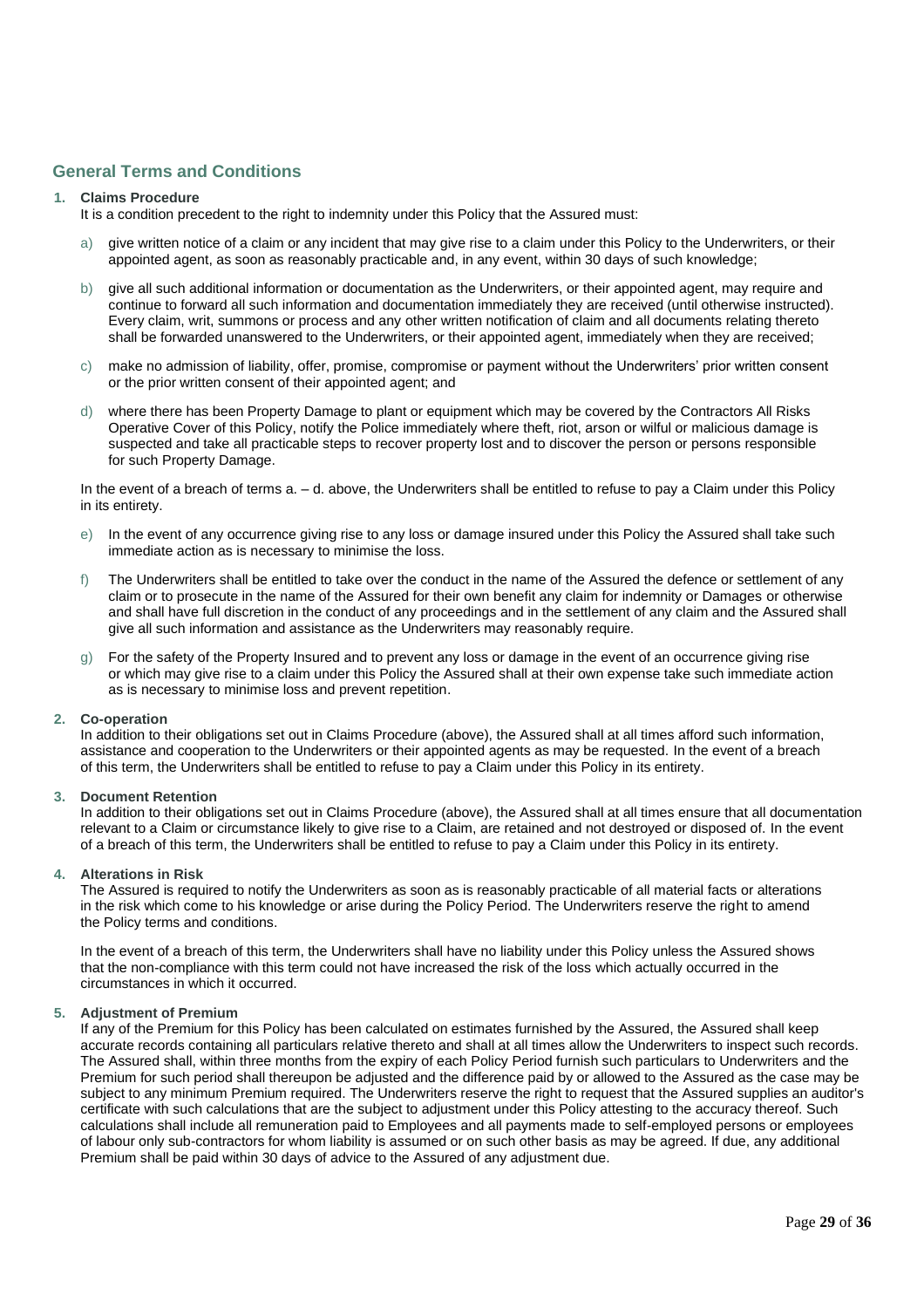If the Assured fails to produce such particulars within the timeframe required or pay any additional Premium due in accordance with this clause, the Underwriters shall be entitled to refuse to pay, or reduce the amount they pay, for any claim under this Policy.

#### **6. Jurisdiction of Covered Judgements**

It is hereby agreed between Underwriters and the Assured that indemnity provided by this Policy shall apply only to judgements of first instance against the Assured in the Courts of Law of the United Kingdom and not to judgements obtained elsewhere nor to judgements or orders obtained in the said courts for the enforcement of foreign judgements whether by way of reciprocal agreements or otherwise unless the Assured has requested that there shall be no such limitation and has accepted the terms offered by Underwriters in granting such cover which offer and acceptance must be signified by specific endorsement to this Policy.

The Premium for this insurance has been calculated accordingly and no consideration has been paid in respect of sums payable under any other law or the jurisdiction of any other courts.

#### **7. Discharge of Liability**

The Underwriters may at any time pay to the Assured in connection with any claim or series of claims under this Policy to which a Limit of Liability applies the amount of such Limit (after deduction of any sums already paid) or any lesser amount for which such claims can be settled. Upon such payment being made, and the payment of Defence Costs incurred prior to the date of such payment where such Defence Costs are stated as being in addition to the relevant Limit of Liability, Underwriters shall relinquish the conduct and control of and be under no further liability in connection with such claims.

#### **8. Apportionment of Defence Costs**

Except where the Limit of Liability is inclusive of Defence Costs, if a payment exceeding the Limit of Liability has to be made to dispose of a claim, the liability of the Underwriters to pay all Defence Costs in connection therewith shall be limited to such proportion of the said Defence Costs as the Limit of Liability bears to the amount paid to dispose of a claim.

#### **9. Other Insurance**

If any claim or loss covered by this Policy is also covered in whole or in part by any other valid and collectable insurance (other than insurance that is specifically stated to be in excess of this Policy) the insurance afforded by this Policy shall be in excess of and shall not contribute with such other insurances.

#### **10. Fraudulent Claims**

- a) If the Assured makes a fraudulent claim under this Policy:
	- i. the Underwriters are not liable to pay the claim;
	- ii. the Underwriters may recover from the Assured any sums paid by the Underwriters to the Assured in respect of the claim; and
	- iii. in addition, the Underwriters may by notice to the Assured treat the Policy as having been terminated with effect from the time of the fraudulent act.
- b) If the Underwriters do treat the Policy as having been terminated:
	- i. they may refuse all liability to the Assured under Policy in respect of a relevant event occurring after the time of the fraudulent act; and
	- ii. they need not return any of the Premiums paid under the Policy.

#### **11. Cancellation Clause**

- a) The Assured is entitled to cancel this Policy by notifying the Underwriters.
- b) The Underwriters are entitled to cancel this Policy by giving the Assured thirty (30) days' notice in writing.

Upon such cancellation by either the Assured or the Underwriters, any return of Premium due to the Assured will be calculated at a proportional daily rate depending on how long the Policy has been in force unless the Assured have made a claim in which case the full annual Premium is due.

#### **12. Precautions**

The Assured shall at all times take all reasonable precautions or steps:

- a) to observe and comply with all Statutory or local authority laws, obligations and requirements;
- b) in the selection of Employees or sub-contractors;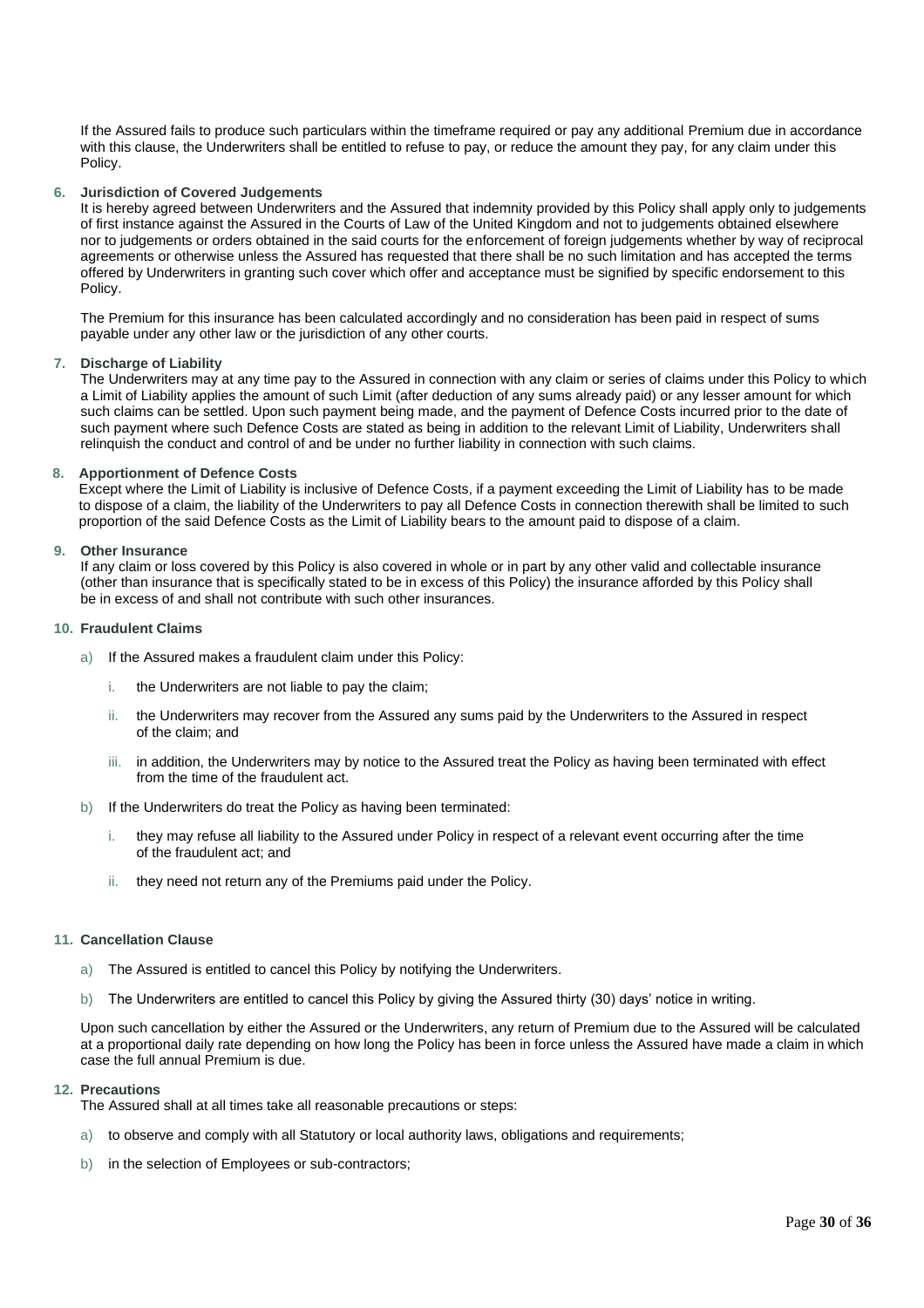- c) to see that construction plant equipment and machinery are substantial and sound and in proper order and fit for the purposes for which they are used;
- d) to prevent accidents, Bodily Injury or Property Damage; and
- e) If any defect in the Contract Works or construction plant equipment and machinery shall be discovered the Assured shall, until such defect has been made good, cause temporary precautions to be taken as the circumstances may require.

#### **13. Personal Protective Equipment**

The Assured shall at all times ensure that:

- all Employees are made aware of the dangers of not using personal protective equipment including but not limited to by way of training;
- b) personal protective equipment is provided and signed for upon receipt by the Employee; and
- c) a register is maintained which demonstrates compliance with the above including but not limited to demonstrating that Employees have received appropriate training.

In the event of a breach of this term, the Underwriters shall have no liability under this Policy unless the Assured shows that the non-compliance with this term could not have increased the risk of the loss which actually occurred in the circumstances in which it occurred.

#### **14. Sub-Contractors**

The Assured shall take all steps to ensure that all subcontractors that they engage maintain policies of insurance (with insurers other than the Underwriters) no less comprehensive than:

- employers' liability coverage with a limit of liability of not less than GBP 5,000,000 any one occurrence;
- b) public liability coverage with a limit of liability equal to or greater than the limits provided by this Policy; and
- c) both such policies contain an Indemnity to the Assured as principal.

#### The Assured:

- a) shall obtain written evidence of the above; and
- b) shall not assume by agreement, any liability that would not have attached to them in the absence of such agreement, including but not limited to, the assumption of liability on behalf of any sub-contractor or the waiver of rights of recourse against any sub-contractor.

In the event of a breach of this term, the Underwriters shall have no liability under this Policy unless the Assured shows that the non-compliance with this term could not have increased the risk of the loss which actually occurred in the circumstances in which it occurred.

#### **15. Subrogation**

The Assured shall, at the request and at the expense of the Underwriters, do and concur in doing and permit to be done all such acts and things as may be necessary or reasonably required by the Underwriters for the purpose of enforcing any rights and remedies of or obtaining relief or indemnity from other parties to which the Underwriters shall be or would become entitled or subrogated upon its paying for or making good any loss or damage insured by this Policy whether such acts and things shall be or become necessary or required before or after their indemnification by the Underwriters.

#### **16. Rights of Recourse**

The Assured will all times retain full rights of recourse against those supplying products or otherwise providing a service in connection with any Product or any component part thereof, unless the Underwriters have agreed in writing to the waiver of such rights.

In the event of a breach of this term, the Underwriters shall be entitled to refuse to pay, or reduce the amount they pay, for any claim under this Policy.

#### **17. Allocation of Recoveries**

If a recovery is made or recovery proceeds are received from a third party in respect of any loss or claims which may or have been paid, either in whole or in part, under this Policy, the recovery proceeds shall be applied as follows:

- a) the costs of pursuing the recovery shall first be deducted from the recovery proceeds and repaid to the Underwriters;
- b) from the remaining balance, the Assured should receive any sum paid or lost (excluding interest), in excess of its indemnification under this Policy;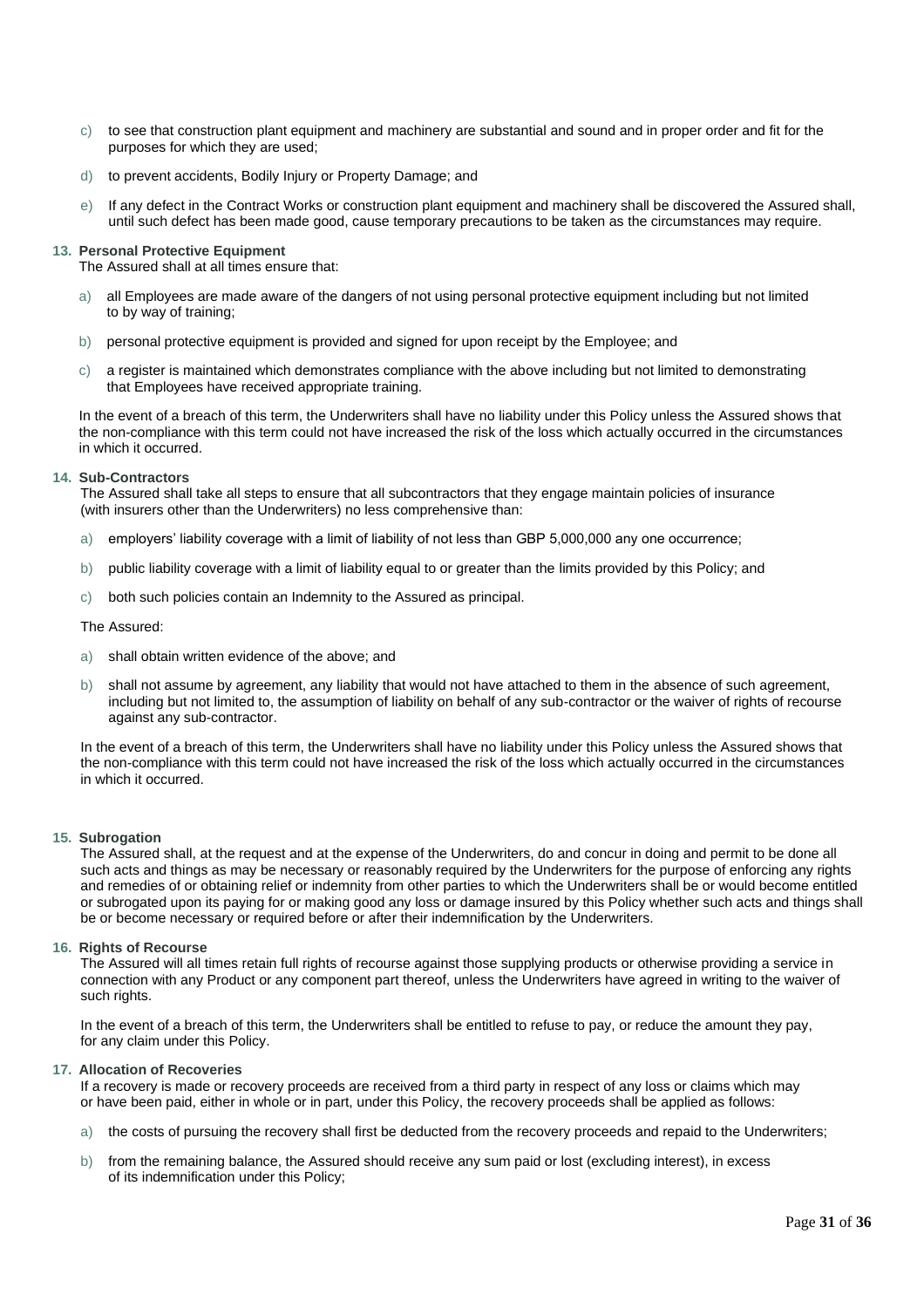- c) after payment of the above, the Underwriters should receive all sums they have paid (excluding interest) in respect of the loss which is the subject of the recovery;
- d) after payment of the above, the Assured receives any balance (excluding interest).
- e) after payment of above, any interest recovered should be distributed between the Assured and the Underwriters in the same manner outlined above.

#### **18. Duty of Fair Presentation**

If, prior to entering into this Policy, the Assured shall breach the duty of fair presentation, the remedies available to the Underwriters are set out below:

- a) if the Assured's breach of the duty of fair presentation is deliberate or reckless:
	- i. the Underwriters may avoid the Policy and refuse to pay all claims; and
	- ii. the Underwriters need not return any of the Premium paid.
- b) if the Assured's breach of the duty of fair presentation is not deliberate or reckless, the Underwriters' remedy shall depend upon what the Underwriters would have done if the Assured had complied with the duty of fair presentation:
	- i. if the Underwriters would not have entered into the Policy at all, the Underwriters may avoid the Policy and refuse to pay all claims but must return the Premium paid.
	- ii. if the Underwriters would have entered into the Policy, but on different terms (other than terms relating to the Premium), the Policy is to be treated as if it had been entered into on those different terms, if the Underwriters so requires.
	- iii. if the Underwriters would have entered into the Policy, but would have charged a higher Premium, then the Underwriters may reduce proportionately the amount to be paid on a claim (and any amounts paid on prior claims). In those circumstances, the Underwriters shall pay only X% of what it would otherwise have been required to pay, where  $X =$  (premium actually charged/higher premium)  $x$  100.

If, prior to concluding a variation, the Assured shall breach the duty of fair presentation, the remedies available to the Underwriters are set out below:

- if the Assured's breach of the duty of fair presentation is deliberate or reckless:
	- i. the Underwriters may by notice to the Assured treat the contract as having been terminated from the time when the variation was concluded; and
	- ii. the Underwriters need not return any of the Premium paid.
- b) if the Assured's breach of the duty of fair presentation is not deliberate or reckless, the Underwriters' remedy shall depend upon what the Underwriters would have done if the Assured had complied with the duty of fair presentation:
	- i. if the Underwriters would not have agreed to the variation at all, the Underwriters may treat the contract as if the variation was never made but must in that event return any extra Premium paid.
	- ii. if the Underwriters would have agreed to the variation to the contract, but on different terms (other than terms relating to the Premium), the variation is to be treated as if it had been entered into on those different terms, if the Underwriters so requires.
	- iii. if the Underwriters would have increased the Premium by more than it did or at all, then the Underwriters may reduce proportionately the amount to be paid on a claim arising out of events after the variation. In those circumstances, the Underwriters shall pay only  $X\%$  of what it would otherwise have been required to pay, where  $X = (P$ remium actually charged/higher premium) x 100.
	- iv. if the Underwriters would not have reduced the Premium as much as it did or at all, then the Underwriters may reduce proportionately the amount to be paid on a claim arising out of events after the variation. In those circumstances, the Underwriters shall pay only  $X\%$  of what it would otherwise have been required to pay, where  $X =$  (premium actually charged/reduced total Premium) x 100.

#### **19. Interpretation**

In this Policy:

a) a reference to a statute or statutory provision is a reference to it as amended or re-enacted. A reference to a statute or statutory provision includes any subordinate legislation made under that statute or statutory provision, as amended or re-enacted.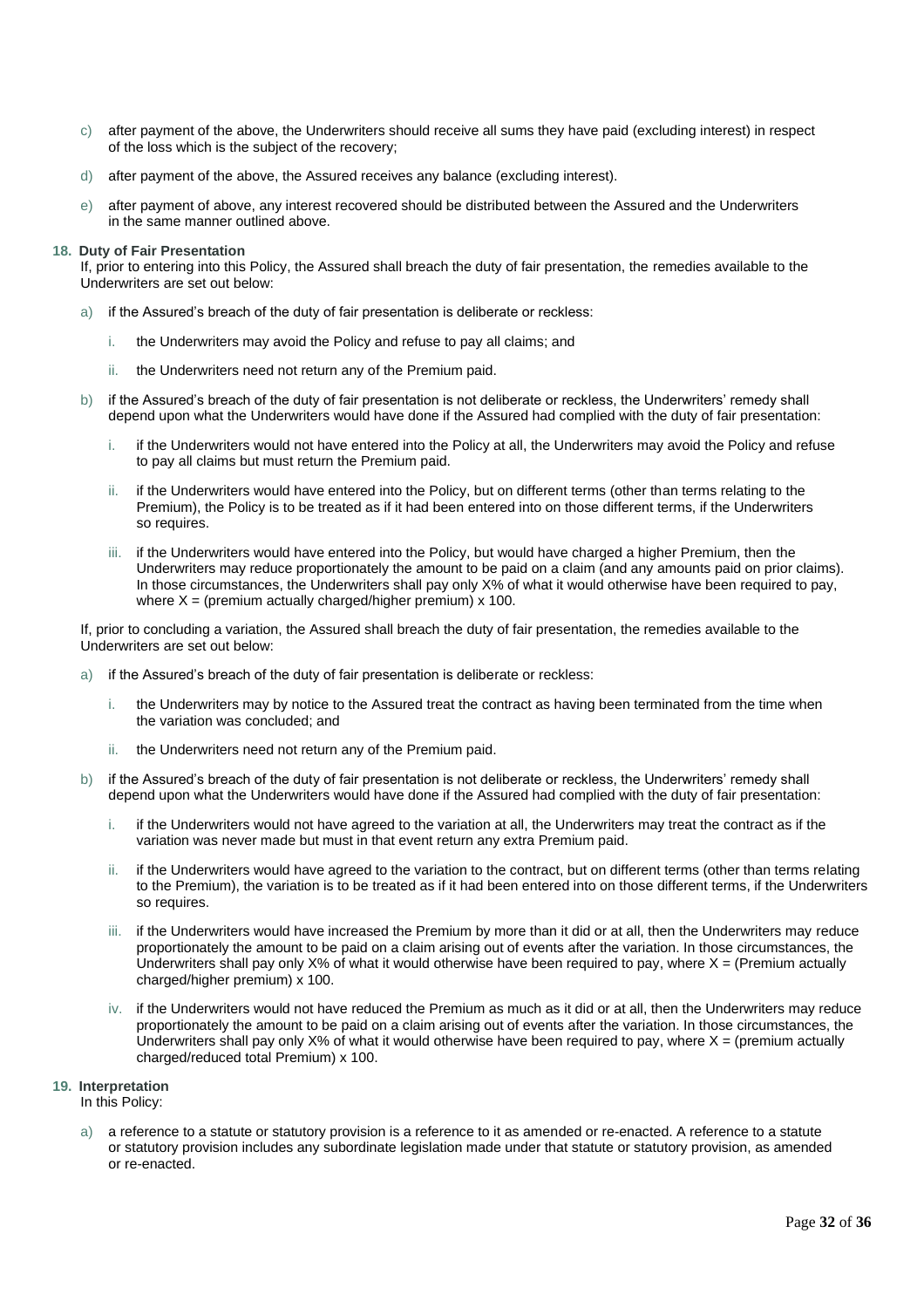- b) headings are for general reference only and shall not be considered when interpreting or determining the meaning of this Policy.
- c) if any term, condition, exclusion, Endorsement or provision or part thereof is found to be or becomes invalid or unenforceable, this shall not affect the validity and enforceability of the remainder of the term, condition, exclusion, Endorsement or provision and the rest of this Policy.

#### **20. Third Party Rights**

A person who is not a party to this Policy has no right under the Contracts (Rights of Third Parties) Act 1999 to enforce any term of this Policy but this does not affect any right or remedy of a third party that exists or is available apart from that Act.

#### **21. Currency**

The currency of all Premiums, sums insured, Limits of Liability and Excesses shown in this Policy, Schedule, Endorsement(s) or any renewal shall be Great British Pounds indicated as GBP.

#### **22. Premium Payment**

- a) The Assured undertakes that premium will be paid in full to the Underwriters within 60 (sixty) days of inception of this Policy (or, in respect of instalment premiums, when due).
- b) If the premium due under this contract has not been so paid to the Underwriters by the  $60<sup>th</sup>$  (sixtieth) day from the inception of this contract (and, in respect of instalment premiums, by the date they are due) the Underwriters shall have the right to cancel this contract by notifying the Assured via the broker in writing. In the event of cancellation, premium is due to Underwriters on a pro rata basis for the period that Underwriters are on risk but the full contract premium shall be payable to Underwriters in the event of a loss or occurrence prior to the date of termination which gives rise to a valid claim under this Policy.
- c) It is agreed that the Underwriters shall give not less than 15 (fifteen) days' prior notice of cancellation to the Assured via the broker. If premium due is paid in full to Underwriters before the notice period expires, notice of cancellation shall automatically be revoked. If not, the contract shall automatically terminate at the end of the notice period.
- d) If any provision of this clause is found by any court or administrative body of competent jurisdiction to be invalid or unenforceable, this shall not affect the validity and enforceability of the other provisions of this clause which will remain in full force and effect.

#### **23. Excess**

Where an excess is stated in the Schedule the Assured shall be responsible for the first amount so specified each and every claim or series of claims arising out of any one originating cause, inclusive of costs and expenses.

For the avoidance of doubt, no cover will be granted under any liability Operative Cover for the amount of the Excess stated in the Schedule. The Limits of Liability stated in the schedule are in excess of and not reduced by the amount of any Excess.

Where an occurrence involves liability under Operative Covers B (Public Liability), C (Product Liability) and D (Pollution Liability), only the largest Excess of those Operative Covers shall apply in the event of a loss under more than one Operative Cover.

#### **24. Limit of Liability**

Underwriters' liability to pay Damages (including claimants' costs fees and expenses) shall not exceed the sum stated in the Schedule in respect of any one occurrence or series of occurrences arising out of one originating cause.

In the event of any one originating cause giving rise to an occurrence or series of occurrences which form the subject of indemnity under Operative Covers B (Public Liability), C (Product Liability) and D (Pollution Liability), the total amount of Underwriters' liability shall not exceed:

- a) the greatest Limit of Liability available under the relevant Operative Cover providing indemnity for the occurrence or series of occurrences; and
- b) the separate Limits of Liability available under each Operative Cover involved.

Where an aggregate Limit of Liability is stated in the Schedule to apply, the Underwriters' total liability to pay Damages (including claimants' costs fees and expenses) in respect of the entire Policy Period shall not exceed the stated aggregate Limit of Liability regardless of the number or severity of occurrences or claims.

#### **25. Law and Jurisdiction**

This Policy and any dispute or claim (including non-contractual disputes or claims) arising out of or in connection with it or its subject matter, interpretation or formation shall be governed by and construed in accordance with the law of England and Wales.

Each party irrevocably agrees that the courts of England and Wales shall have exclusive jurisdiction to settle any dispute or claim (including contractual or non-contractual disputes or claims) arising out of or in connection with this Policy or its subject matter, interpretation or formation.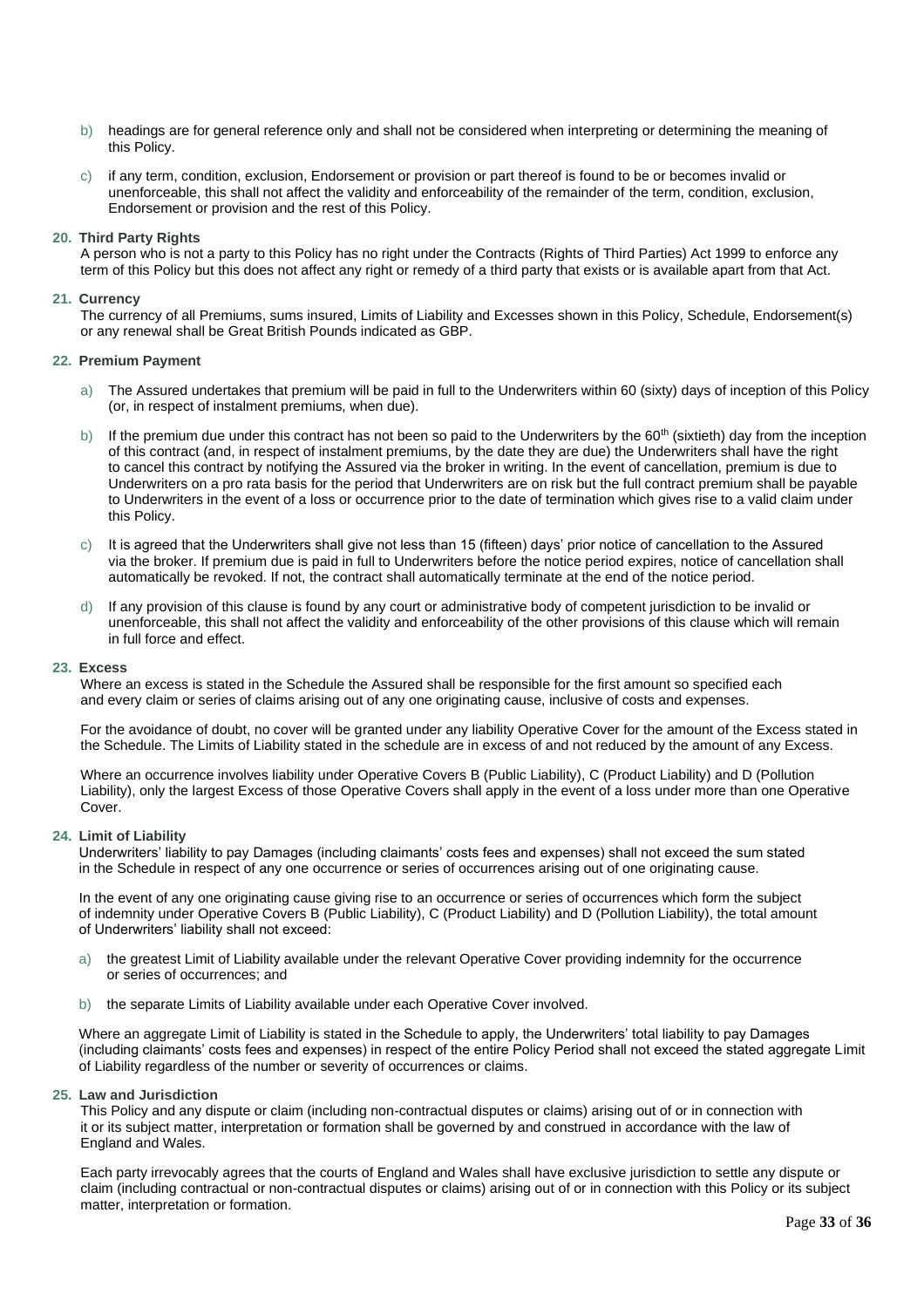#### **26. Complaints**

The Underwriters aim to provide you with the best possible service at all times.

If the Assured feels that that the Underwriters have fallen short of that or has any concerns about the Policy or a claim, then please contact the broker or your normal contact at Convex.

The Assured can make a complaint at any time by contacting:

Chief Compliance Officer, Lorraine Mullins: [lorraine@convexin.com](mailto:lorraine@convexin.com) Tel: +44 (0)7919 603210

Convex Insurance UK Limited 52-54 Lime Street London EC3M 7AG United Kingdom

The Underwriters will acknowledge the complaint promptly.

If the complaint had not been resolved to the Assured's satisfaction or the Assured has not received a final response within eight weeks of submitting the complaint, then the Assured may be eligible to refer its complaint to the Financial Ombudsman Service, the "FOS". Please note that there are time limits within which the Assured must contact the FOS.

The Financial Ombudsman Service Exchange Tower London E14 9SR

**Email**: [complaint.info@financial-ombudsman.org.uk](mailto:complaint.info@financial-ombudsman.org.uk) **Website:** [http://www.financial-ombudsman.org.uk](http://www.financial-ombudsman.org.uk/)

#### **27. Financial Services Compensation Scheme**

The Underwriters are covered by the Financial Services Compensation Scheme. The Assured may be entitled to compensation from the Scheme if the Underwriters are unable to meet its obligations to you under this Policy. If the Assured were entitled to compensation under the Scheme, the level and extent of the compensation would depend on the nature of this Policy. Further information about the Scheme is available from the Financial Services Compensation Scheme  $(7<sup>th</sup>$  Floor, Lloyd's Chambers, Portsoken Street, London E1 8BN) and on their website [\(www.fscs.org.uk\)](http://www.fscs.org.uk/).

#### **28. Regulatory Information**

Convex Insurance UK Limited is a company registered in England & Wales with registration number 11796392.

Registered address at 52 Lime Street, London, EC3M 7AF United Kingdom.

Convex Insurance UK Limited is authorised by the Prudential Regulation Authority and regulated by the Financial Conduct Authority and the Prudential Regulation Authority (Financial Services Register Number 840616).

Email: [hello@convexin.com](mailto:hello@convexin.com)<br>Website: www.convexin.com **Website:** [www.convexin.com](http://www.convexin.com/)

#### **29. Privacy**

- a) The Underwriters, Convex Insurance UK Limited, collect and process data, in order to deliver insurance services such as providing the Assured with a quote, processing claims and administration purposes. The Underwriters also process data for recruitment purposes, relationship management and dealing with complaints.
- b) The data that the Underwriters collect from you and how the Underwriters process that data will depend on the relationship with the Assured. Consequently, the Underwriters will collect relevant data dependent on whether the Assured is an applicant (policyholder), beneficiary, a claimant, a witness, a broker, a potential Employee or a third party. The type of personal information the Underwriters may collect will depend on the purpose for which it is collected.
- c) The Underwriters will process your data for a number of purposes, and these will be conducted under a 'lawful basis for processing' which means that we have a legitimate interest in processing your data.
- d) The Underwriters will keep personal data confidential and will only share it where necessary.
- e) Under data protection law the Assured has a number of rights in relation to the personal data held. The Assured can exercise those rights by contacting the Underwriters at any time.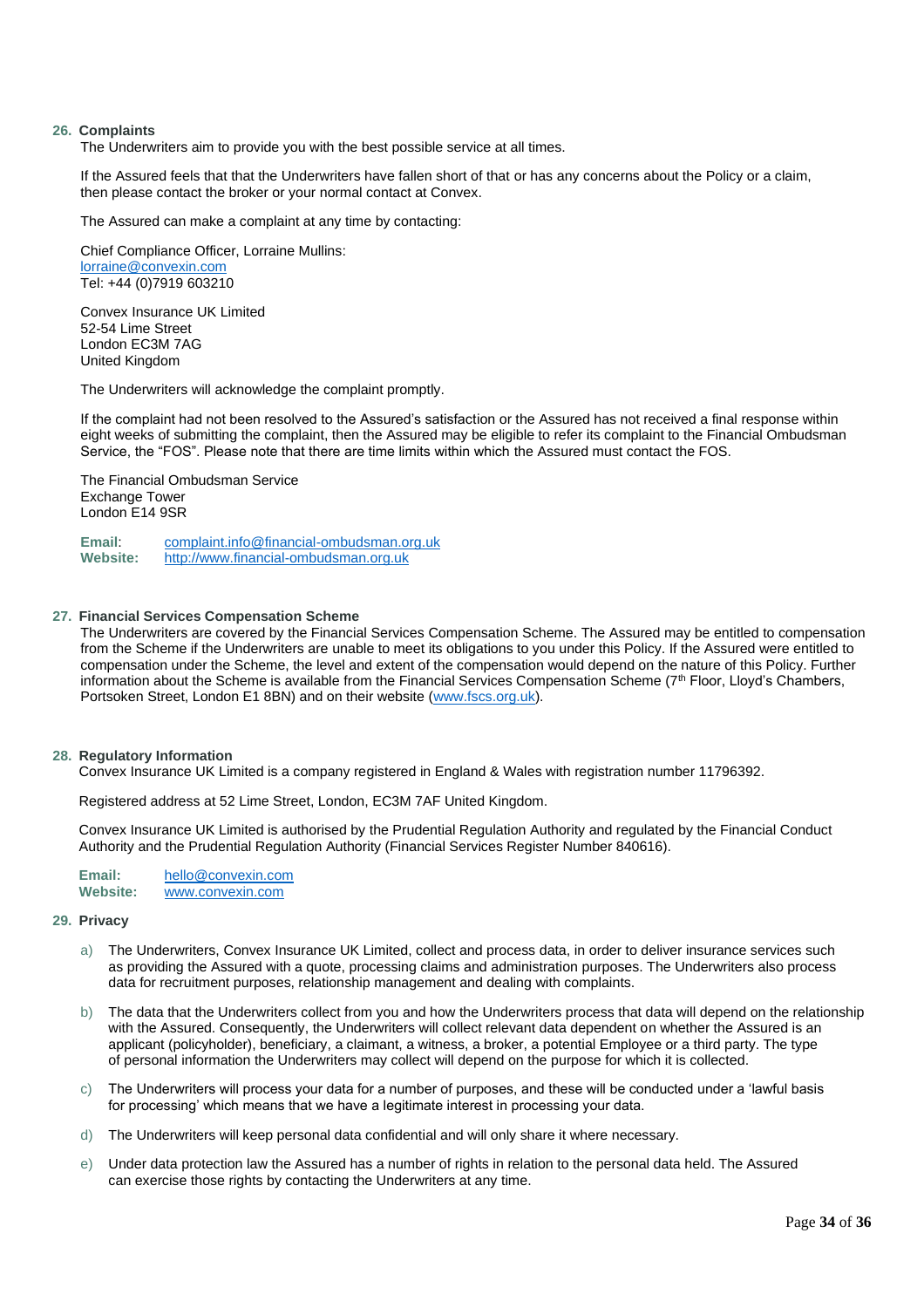f) The Underwriters' full Privacy Notice is available at www.convexin.com. If the Assured would like further information about any of the matters in this notice or has other questions about how the Underwriters collects, stores or uses personal data, contact our Data Protection Officer at dataprotectionofficer@convexin.com or by writing to Data Protection Officer, Convex Insurance UK Limited, 52 Lime Street, London, EC3M 7AF.